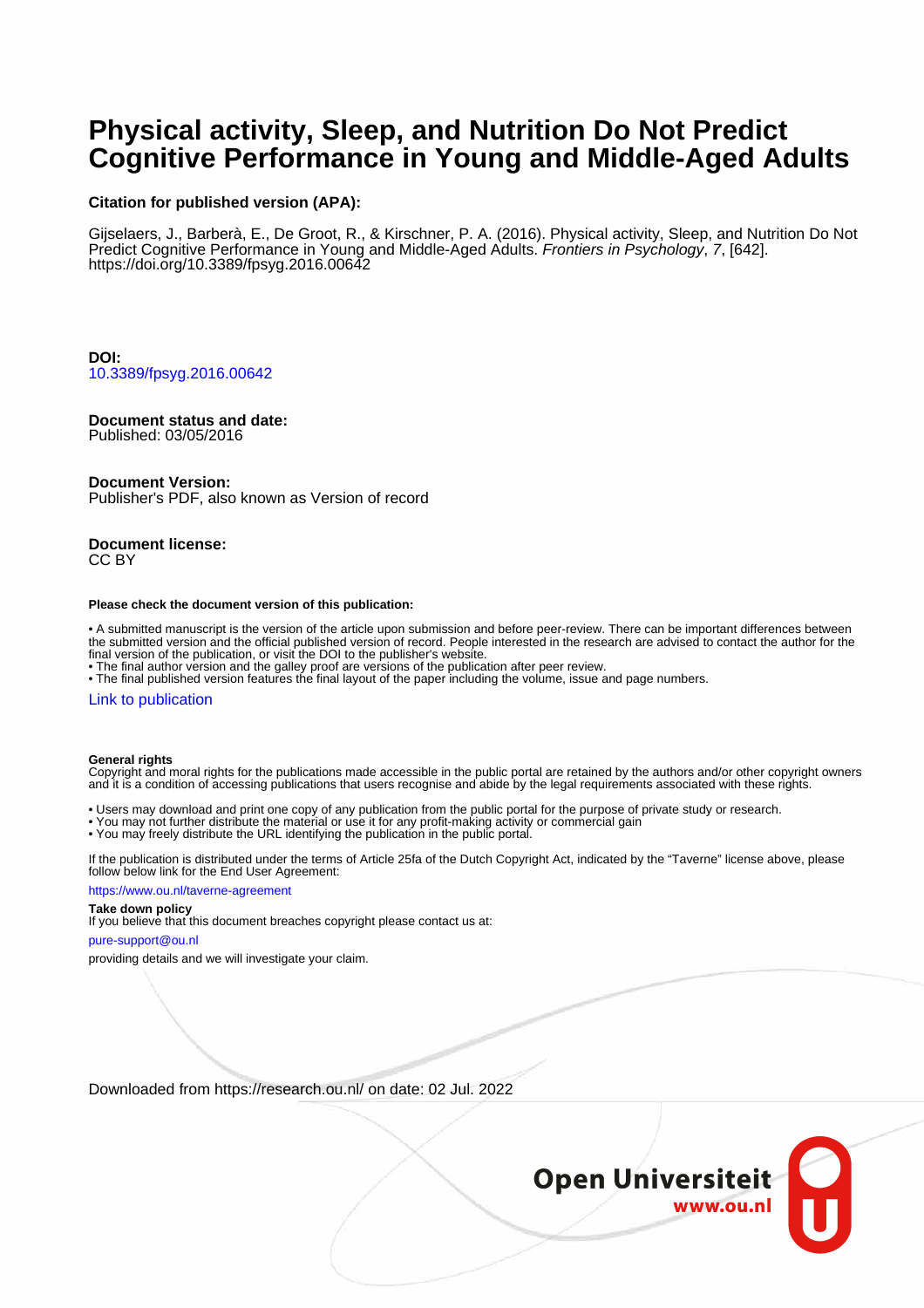



# [Physical Activity, Sleep, and Nutrition](http://journal.frontiersin.org/article/10.3389/fpsyg.2016.00642/abstract) Do Not Predict Cognitive Performance in Young and Middle-Aged Adults

[Hieronymus J. M. Gijselaers](http://loop.frontiersin.org/people/301155/overview) <sup>1\*</sup>, Elena Barberà <sup>2</sup>, [Paul A. Kirschner](http://loop.frontiersin.org/people/344248/overview) <sup>1</sup> and [Renate H. M. de Groot](http://loop.frontiersin.org/people/78280/overview)<sup>1, 3</sup>

<sup>1</sup> Faculty of Psychology and Educational Sciences, Welten Institute—Research Centre for Learning, Teaching and Technology, Open University of the Netherlands, Heerlen, Netherlands, <sup>2</sup> eLearn Center, Universitat Oberta de Catalunya, Barcelona, Spain, <sup>3</sup> Department of Complex Genetics, Faculty of Health, Medicine and Life Sciences, School for Nutrition, Toxicology and Metabolism, Maastricht University, Maastricht, Netherlands

**OPEN ACCESS** 

#### Edited by:

Lorenza S. Colzato, Leiden University, Netherlands

#### Reviewed by:

Juan Lupiáñez, University of Granada, Spain Louise Anne Corben, Murdoch Childrens Research Institute, Australia

### \*Correspondence:

Hieronymus J. M. Gijselaers [Jerome.Gijselaers@ou.nl;](mailto:Jerome.Gijselaers@ou.nl) [h.gijselaers@gmail.com](mailto: h.gijselaers@gmail.com)

#### Specialty section:

This article was submitted to Cognition, a section of the journal Frontiers in Psychology

Received: 09 December 2015 Accepted: 18 April 2016 Published: 03 May 2016

#### Citation:

Gijselaers HJM, Barberà E, Kirschner PA and de Groot RHM (2016) Physical Activity, Sleep, and Nutrition Do Not Predict Cognitive Performance in Young and Middle-Aged Adults. Front. Psychol. 7:642. doi: [10.3389/fpsyg.2016.00642](http://dx.doi.org/10.3389/fpsyg.2016.00642)

Biological lifestyle factors (BLFs) such as physical activity, sleep, and nutrition play a role in cognitive functioning. Research concerning the relation between BLFs and cognitive performance is scarce however, especially in young and middle-aged adults. Research has not yet focused on a multidisciplinary approach with respect to this relation in the abovementioned population, where lifestyle habits are more stable. The aim of this study was to examine the contribution of these BLFs to cognitive performance. Path analysis was conducted in an observational study in which 1131 adults were analyzed using a cross-validation approach. Participants provided information on physical activity, sedentary behavior, chronotype, sleep duration, sleep quality, and the consumption of breakfast, fish, and caffeine via a survey. Their cognitive performance was measured using objective digital cognitive tests. Exploration yielded a predictive cohesive model that fitted the data properly,  $\chi^2/df = 0.8$ , CFI = 1.00, RMSEA < 0.001, SRMR = 0.016. Validation of the developed model indicated that the model fitted the data satisfactorily,  $\chi^2$ /df = 2.75, CFI = 0.95, RMSEA < 0.056, SRMR = 0.035. None of the variables within the BLFs were predictive for any of the cognitive performance measures, except for sedentary behavior. Although sedentary behavior was positively predictive for processing speed its contribution was small and unclear. The results indicate that the variables within the BLFs do not predict cognitive performance in young and middle-aged adults.

Keywords: biological lifestyle factors, sedentary behavior, the ALOUD study, path analysis, structural equation modeling, trail making test, N-back task, substitution test

# INTRODUCTION

Cognitive performance is influenced, amongst other things, by physical activity (e.g., active vs. passive behavior; [Burkhalter and Hillman, 2011;](#page-10-0) [Voss et al., 2011\)](#page-12-0), sleep (e.g., sleep duration and quality; [Dean et al., 2010;](#page-10-1) [Philip et al., 2012\)](#page-11-0), and nutrition (e.g., breakfast and poly-unsaturated fatty acids; [Burkhalter and Hillman, 2011\)](#page-10-0). A comprehensive perspective of behavior within these three biological lifestyle factors (BLFs) and their relation with cognitive performance in adults is needed for a number of reasons. Healthy behavior concerning these controllable environmental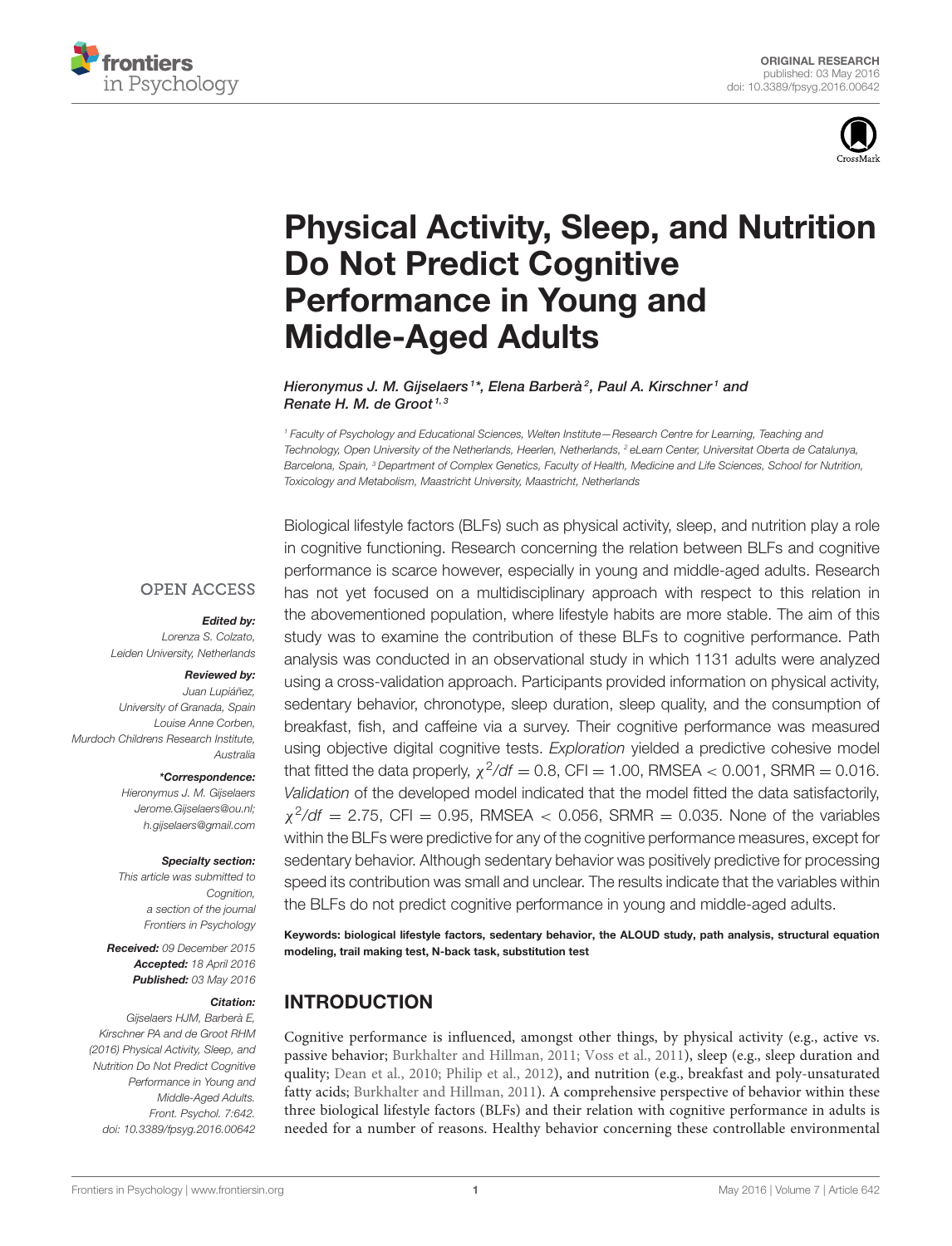factors has been proven to result in better physical and mental health [\(Busch et al., 2013\)](#page-10-2), but also leads to better cognitive performance [\(Small et al., 2006\)](#page-12-1). Previous research has focused mainly on children and adolescents however, and solely on separate domains or even variables within these domains (e.g., only chronotype: [Vollmer et al., 2013\)](#page-12-2). To our knowledge there is no research focusing on the combination of these three BLFs and the relation with cognitive performance in young and middle-aged adults, an age group in which lifestyle habits are more stable in comparison to their younger counterparts. Therefore, the goal of the current study was to evaluate whether subjectively measured general habitual behavior on the three BLFs physical activity, sleep, and nutrition was predictive for cognitive performance in young and middle-aged adults using path analysis.

Physical activity, sleep, and nutrition all exert influence on the regulation of the body's physiological parameters. For example, the levels of brain-derived neurotropic factor (BDNF) increase when being physically active [\(Winter et al., 2007\)](#page-12-3), hereby enhancing the proliferation, synaptic plasticity, growth and survival of neurons [\(van Praag, 2009\)](#page-12-4). Melatonin, a hormone produced by the pineal gland, regulates sleep onset. Later bed times in these contemporary times means more artificial light exposure later at night, shifting the melatonin onset (Wright et al., [2013\)](#page-12-5). n–3 long chain poly-unsaturated fatty acids (n-3 LCPUFAs), such as omega-3 found in foods like fish and nuts, are a good example of nutritional elements influencing the body. n-3 LCPUFAs are important building blocks for cell membranes, providing the proper permeability and fluidity which is important for signal transduction in neurons (Gómez-Pinilla, [2008\)](#page-11-1). In addition, they also have a direct impact on BDNF levels (i.e., omega-3; [van Praag, 2009\)](#page-12-4).

Many of the physiological mechanisms influenced by physical activity, sleep, and nutrition have implications for brain functioning and thus possibly also on cognitive performance. The goal of this paper is not to provide a review of all possible mechanisms related to physical activity, sleep, and nutrition and their effect on brain functioning. Readers that would like an overview of the possible mechanisms can refer to the following sources of literature for physical activity [\(Barenberg et al., 2011\)](#page-10-3), sleep [\(Tononi and Cirelli, 2014\)](#page-12-6), and nutrition [\(Gómez-Pinilla,](#page-11-1) [2008\)](#page-11-1).

Cognition is a term that is often used to refer to the mental abilities that facilitate processes such as memory, planning, inhibition, and problem-solving. These processes range from simple lower-order processes such as processing speed, to more complex higher-order processes such as task switching. In the cognitive domain, the executive functions (EFs) are considered to be very important for normal adult performance (Salthouse et al., [2003\)](#page-11-2). EFs are top-down controlled mental processes that are needed for concentration and attention; the use of which take effort. When EFs are not used this implies that individuals act habitually, do not change their ways, and give in to temptations [\(Diamond, 2013\)](#page-10-4). Despite the many definitions for EFs and the components that belong to them, the former description is generally agreed upon [\(Jurado and Rosselli, 2007\)](#page-11-3). This review provides an in-depth examination of the concept, its components, related brain areas, and related tests (Jurado and Rosselli, [2007\)](#page-11-3). In essence, some researchers believe that EFs have a unifying, central factor [\(Duncan et al., 1996;](#page-10-5) de Frias et al., [2006\)](#page-10-6), while other believe that EFs depend on separate processes [\(Miyake et al., 2000;](#page-11-4) [Salthouse, 2005\)](#page-11-5). It remains to be determined which underlying processes relate to all EFs. For the data gathered and the tests performed in this study, [Miyake et al.](#page-11-4) [\(2000\)](#page-11-4) provide the best model as compared to others (Fisk and Sharp, [2004;](#page-11-6) [Salthouse, 2005\)](#page-11-5). The three EFs described by this model are often mentioned in literature, all of which are based on Baddeley's model of working memory [\(Baddeley, 1983\)](#page-10-7) and his later proposal on the functions performed by the "central executive" [\(Baddeley, 1996\)](#page-10-8). [Miyake et al. \(2000\)](#page-11-4) described these functions as inhibition, updating, and shifting after statistically having analyzed Baddeley's proposal. To clarify, working memory can be divided into two components, short-term storage and executive processes [\(Smith and Jonides, 1999\)](#page-12-7). The executive function "updating" manipulates the short-term storage and together with the "storage" forms the working memory.

Physical activity is defined as any movement originating from skeletal muscles that requires energy expenditure and has various subcategories (e.g., exercise or work-related activity) and indicators (e.g., subjective or objective). There is a large amount of research focusing on the positive effects of physical activity on cognitive processes (e.g., the reviews of [Colcombe and Kramer,](#page-10-9) [2003;](#page-10-9) [Hillman et al., 2008;](#page-11-7) [Barenberg et al., 2011\)](#page-10-3). The executive function hypothesis proposed a preferential benefit of physical activity for EFs [\(Hall et al., 2001\)](#page-11-8). Indeed, such differential effects of physical activity on different cognitive functions exist. EFs benefit most from physical activity, while processing speed seems to benefit least [\(Colcombe and Kramer, 2003\)](#page-10-9). In their extensive review article, [Barenberg et al. \(2011\)](#page-10-3) discussed the limitations of the study of [Colcombe and Kramer \(2003\)](#page-10-9) and investigated whether this preferential benefit of physical activity for EFs was apparent. They concluded that the results point in the direction of a preferential benefit [\(Barenberg et al., 2011\)](#page-10-3). Important to note is that, according to the three EFs (i.e., updating, shifting, inhibition) as defined by [Miyake et al. \(2000\)](#page-11-4), updating has never been investigated, consistent positive effects were shown on inhibition, and in the shifting domain positive effects were found occasionally [\(Barenberg et al., 2011\)](#page-10-3). These research findings focus on direct effects of physical activity and not on overall habitual physical activity behavior. This is important as measures within the construct physical activity are diverse and different measures can be differentially associated with cognitive performance (e.g., [Syväoja et al., 2014\)](#page-12-8). In this study we focus on general habitual physical activity and on overall behavior as an indicator of physical activity.

Traditionally seen as part of physical activity, sedentary behavior refers to any behavior in which someone is using >1.5 metabolic equivalents. Generally this occurs when an individual is either sitting or lying down. In recent research the construct sedentary behavior is more often viewed as a separate construct, independent of physical activity, as a large review study found that general sedentary behavior is not related to physical activity [\(Rhodes et al., 2012\)](#page-11-9). This is not surprising as one can be highly physically active and still sit a large amount of the day, due to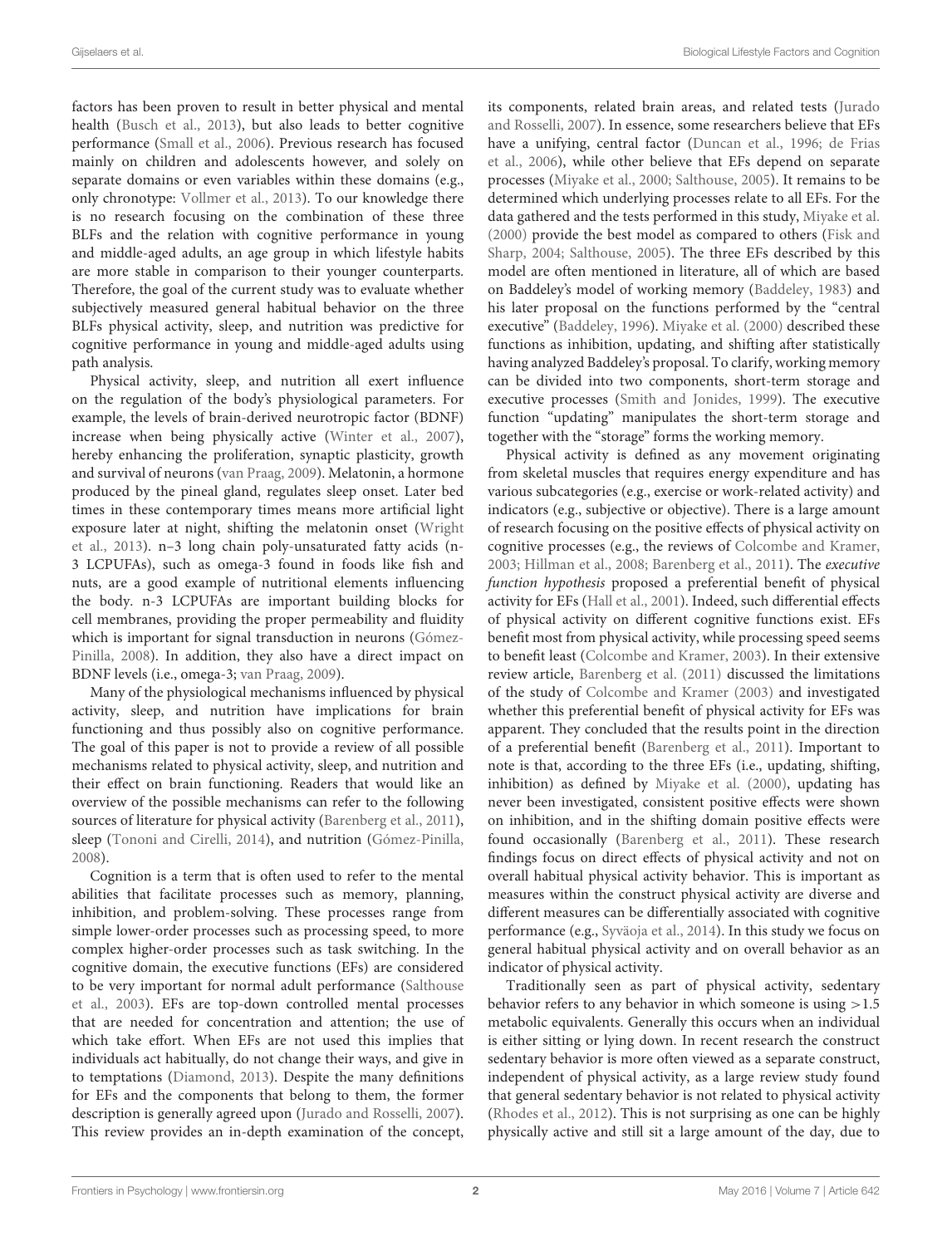a sedentary job, for example, which is a very likely situation in these contemporary times. Furthermore, it is important to evaluate whether this independence also exists with respect to cognitive performance. Research regarding sedentary behavior and its relation to cognitive performance is still very scarce, especially in young and middle-aged adults. There are some signs that lower amounts of sedentary behavior in combination with low-intensity physical activity behavior could be counteractive in age-related cognitive decline and that biological mechanisms underlying sedentary behavior and physical activity could overlap and possibly counteract their effects [\(Voss et al., 2014\)](#page-12-9). To specify, these signs include the overall activity relation with cognitive performance in which moderate-to-vigorous physical activity barely accounted for the age-related cognitive decline [\(Smith, 2012\)](#page-12-10).

In children [\(Dewald et al., 2010\)](#page-10-10), adolescents (Radek and Kaprelian, [2013\)](#page-11-10), and older adults [\(Nebes et al., 2009\)](#page-11-11) sleep deprivation, due to low sleep quality or simply too little sleep, has been proven to lead to impaired cognitive performance. Besides actual sleep, chronotype also plays a role in cognitive performance. Chronotype, or time-of-day preference, refers to a person's preference for mornings or evenings (for more information, see [Roenneberg et al., 2003\)](#page-11-12). As shown in a metaanalytic study, evening oriented people generally perform better than morning oriented people, independent of the time at which the cognitive tests were performed [\(Preckel et al., 2011\)](#page-11-13). In adults, ideal sleep duration is 7–8 h per night. Shorter as well as longer sleep duration leads to lower cognitive performance [\(Ferrie et al.,](#page-11-14) [2011;](#page-11-14) [Sternberg et al., 2013\)](#page-12-11). Although sleep quality is a heavily researched domain, research concerning cognitive performance in adults, and in particular middle-aged adults, is scarce. Research in young adults shows poor sleep quality to be associated with decreased executive performance, specifically shifting (Benitez and Gunstad, [2012\)](#page-10-11). In older adults, poor sleep quality has been associated with lower cognitive functioning. These relations were not uniform however across different cognitive functions. Impaired sleep quality has also been associated with decreases in working memory and shifting, but not in processing speed [\(Nebes et al., 2009\)](#page-11-11). Both these findings align and show that higher order executive functions appear to be more affected by sleep quality than lower order functions.

We will evaluate the nutritional components that were measured in this study: breakfast, fish, and caffeine consumption. Breakfast consumption has been heavily investigated, albeit mainly in children. No generally accepted definition of breakfast is apparent in previous research and definitions range from "the first meal of the day" to "what participants themselves consider breakfast" [\(Mullan and Singh, 2010\)](#page-11-15). Breakfast, as its name suggests, is mostly viewed as giving the body energy after a night of fasting and effects on cognitive performance are therefore mostly viewed as direct. Theoretically however, consuming breakfast could also have long-term benefits as a result of increased nutrient intake and better nutritional status (Pollitt and Mathews, [1998\)](#page-11-16). Breakfast is a meal that is often skipped (Mullan and Singh, [2010\)](#page-11-15). The general belief that breakfast is "the most important meal of the day" seems however to be far-fetched as this review shows that there is no general "recipe" for breakfast in relation to cognitive performance [\(Zilberter and Zilberter, 2013\)](#page-12-12). This opinion article describes how seven distinct breakfast types have 16 different cognitive effects on nine populations.

Although research shows that n-3 LCPUFAs—found mainly in fish—are important for normal development, it is unknown whether n-3 LCPUFAs are beneficial for cognition in adults [\(Stonehouse, 2014\)](#page-12-13). A major reason for this is simply because little research has been done in healthy young and middleaged adults. Most research focuses on the development of children, adolescents, and older healthy or demented adults [\(Luchtman and Song, 2013\)](#page-11-17). Research results in these age groups indicate that cognitive performance is enhanced following supplementation of n-3 LCPUFAs, although more research is needed to confirm this [\(McCann and Ames, 2005;](#page-11-18) Frensham et al., [2012;](#page-11-19) [Stonehouse, 2014\)](#page-12-13).

Caffeine can be regarded as a nutrient, a drug or a drug of abuse, depending on the way it is used [\(Pardo Lozano et al.,](#page-11-20) [2007\)](#page-11-20). Since we investigated habitual caffeine use in a healthy adult population, we considered caffeine as a nutrient. Caffeine is known to boost various cognitive functions and habitual caffeine intake is related to better long-term memory (Hameleers et al., [2000\)](#page-11-21), alertness [\(Owen et al., 2008\)](#page-11-22), reaction time, and short term recall [\(Ruxton, 2008\)](#page-11-23). It is disputed however whether habitual intake truly enhances cognition and is not just a result of reversal of the withdrawal state. The withdrawal reversal hypothesis states that lower cognitive performance and alertness follows withdrawal and that this is restored by the consumption of caffeine, however no enhancement—separate from restoring the original performance—is apparent [\(Rogers, 2007\)](#page-11-24). A recent review illustrates that evidence is in favor for the withdrawal reversal hypothesis [\(Rogers, 2014\)](#page-11-25). Furthermore, consuming caffeine later in the night could also disrupt subsequent sleep processes which, as shown in adolescents [\(James et al., 2011\)](#page-11-26), could impair cognitive performance.

In the present study, we examined whether variables within the BLFs physical activity, sleep, and nutrition were predictive for cognitive performance in young and middle-aged adults. We set out to investigate the joint contribution of subjectively measured general habitual behavior on these BLFs and expected that indicators of physical activity and sleep would be significant predictors of cognitive performance, while nutrition would not, following the literature review. The focus of this article will be on three cognitive functions: processing speed, shifting, and updating. As stated, more research is especially needed on the EFs shifting and updating [\(Nebes et al., 2009;](#page-11-11) [Barenberg et al., 2011\)](#page-10-3). In addition, as we measured cognitive performance in young and middle-aged adults, it is imperative to measure processing speed. First, because many cognitive processes are dependent on processing speed. Taking processing speed into account provides more interpretable information on the EFs. Second, aging causes cognitive processes to decline. This effect is independent and it is larger for processing speed than for EFs [\(Albinet et al., 2012\)](#page-10-12). It is therefore important to account for processing speed as it can show insight in the unique age-related decline in each cognitive process.

The study was executed among young and middle-aged adult students of the Open University of the Netherlands (OUNL), a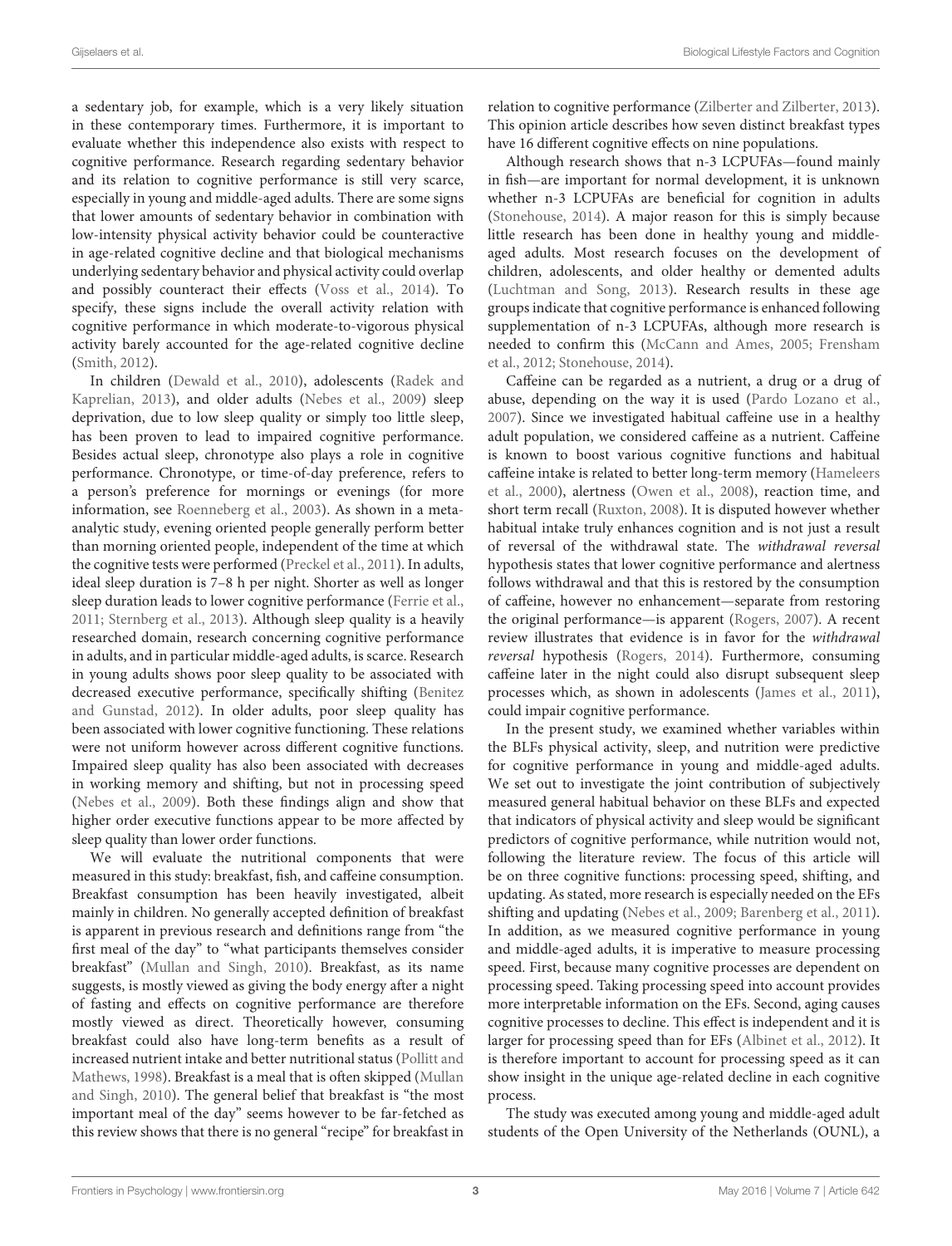formal university-level institute providing distance education. As we had three outcome measures which were related to each other, path analysis using structural equation modeling was used. This method provides a measure of overall agreement, also called "fit," between the model and the data as opposed to traditional path analysis using separate multiple regressions. As research in this adult population regarding BLFs and cognitive performance is scarce, a cross-validation approach was used with an exploratory and confirmatory mode to ensure validity of the analyses. The exploratory mode was used for model development, while the confirmatory mode was used for validation of the developed model.

# MATERIALS AND METHODS

## Design

Data from this observational study come from the Adult Learning Open University Determinants (ALOUD) study. The ALOUD study is an investigation of different psychological and biological factors possibly affecting cognitive performance and/or learning performance in students participating in distance education [\(Neroni et al., 2015\)](#page-11-27). Data from the biological part of this project are available and stored permanently on DANS EASY, a sustainable platform for archiving research data [\(Gijselaers,](#page-11-28) [2015\)](#page-11-28). All variables within the BLFs were reported via an online digital survey conducted after registration at the university. Cognitive performance was measured objectively using digital cognitive tests conducted via the participants' computer directly after the survey.

## **Participants**

Throughout 1 year (Sept. 2012–Aug. 2013), all new students of the OUNL who signed up for one or more regular bachelor or master course(s) were invited to participate. At the OUNL, students can register and start throughout the year as the education is modular and self-paced, open to everyone (with an age of at least 18 years old), and the curriculum is not fixed. This means that students can study full or part time. The OUNL mainly delivers online education.

The approached population size was 4945, 57.5% of those approached responded  $(N = 2842)$  and  $41.27\%$  of those approached ( $N = 2040$ ) fully participated. From the sample of students that fully participated, the majority of students studied part time as most students had a full or part time paid job (i.e., 85.2%). Most students either lived alone (i.e., 20.4%), with a partner (i.e., 27.6%), or with partner and children (i.e., 34.3%). The age of participants ranged from 18 to 80, with the largest part (i.e., 56.9%) being between 26 and 45 years old. These participants are similar to the general population of students who normally study at the OUNL [\(Moerkerke, 2014\)](#page-11-29).

## Procedures

Participants were invited automatically via the e-mail system of the university 14–21 days after successful registration. This 7 day range is because a bulk mailing was sent weekly. Students received a reminder 2 weeks after the initial invitation and 1 week later a last reminder via e-mail. Four weeks after the initial invitation, a phone call was made (the goal was to reach participants in the three subsequent weeks) in which potential participants were asked whether they were still interested in participating. If so, they received the original invitation once more when needed and a reminder 6.5 weeks after the initial invitation, which was around 1.5 weeks after the phone call. In case the phone call was made in week 6, the reminder was sent 1 week later. Participants only received reminders or a telephone call if no full response was recorded.

The survey was administered online using LimeSurvey®, version 1.92+ [\(LimeSurvey Project Team/Carsten, Schmitz,](#page-11-30) [2012\)](#page-11-30). Full participation cost the participants 45–60 min on average and it was possible to stop and continue later, allowing participants more freedom in their participation by spreading the time burden. It was only possible to interrupt and continue later in between questionnaires. Most participants (i.e., more than 92%) concluded the cognitive tests in one go, as advised beforehand. If participants broke a task off before completing it, they had to do the complete task again. Students who fully participated could win (5% chance) a gift voucher of  $\in 20$ . The ALOUD study was ethically approved by the local ethical committee of the OUNL. Each participant signed a digital informed consent form, explicating the use of the personal data gathered, voluntary participation, possibility to withdraw at any time, and finally giving their permission to use the data for the described goals. Participants had to click a checkbox to agree with the terms mentioned; a mandatory action to start the survey.

# **Materials**

## Outcome Measures

Cognitive performance was measured by an online digital cognitive test battery which was collected after the survey. Three tests were administered in the following order: (1) the Trail Making Test (TMT) [\(Army Individual Test Battery, 1944\)](#page-10-13); (2) the Substitution Test (ST), which resembles the symbol digit modalities test [\(Smith, 1991\)](#page-12-14); (3) and the N-back task (NBT) [\(Lezak et al., 2004\)](#page-11-31). The TMT consisted of four parts, namely two training sessions and two test sessions. The A-part which involved clicking randomly placed numbers as fast as possible in the correct order (i.e., 1, 2, 3, etc.), and the B-part which involved clicking randomly placed numbers and letters as fast as possible in the correct order in a shifting mode (i.e., 1, A, 2, B, 3, C, etc.). Both parts were preceded by an instruction and a practice session. The ST consisted of two parts, namely one training sessions and one test session. The participants had to match the symbol shown with the correct number from a key on the top of the page. After clicking any number, the next symbol came up. They were instructed to substitute as many items possible in 90 s. The NBT consisted of four parts; three training sessions and one test session. The participants performed a two-back task with 60 items in which they had to indicate whether the number shown was identical to the number shown two trials earlier. For all three tests the participants were instructed to work as accurately and quickly as possible. The TMT resulted in a measure for the executive function shifting, measured via the B-A part, in which the number part was subtracted from the number-letter part. The B-A part provides a relatively pure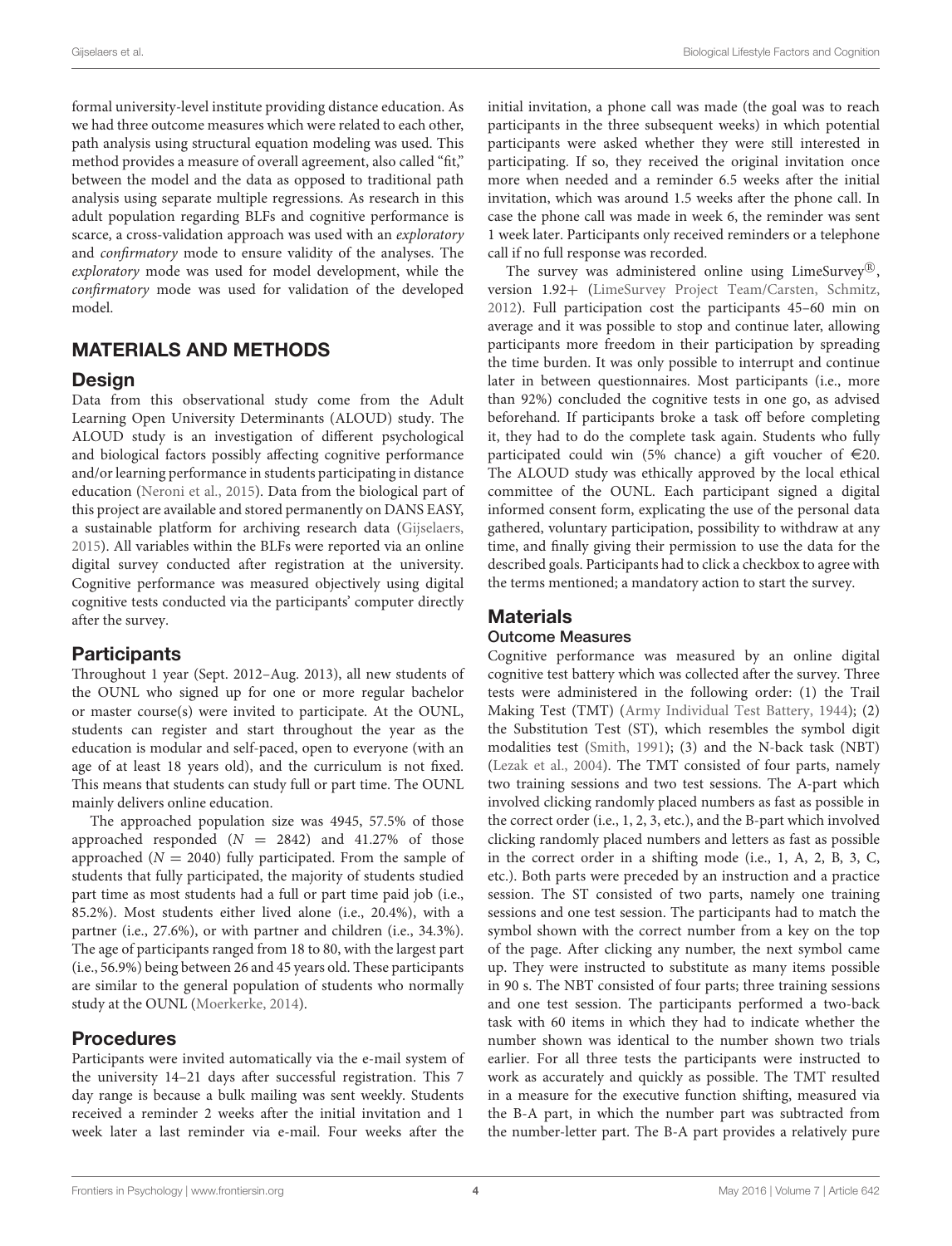indicator of task-switching ability that minimizes for working memory and visuoperceptual demands [\(Sánchez-Cubillo et al.,](#page-11-32) [2009\)](#page-11-32). The outcome measure in the ST was the number of items correctly substituted in 90 s, which is a measure of processing speed. This ST mainly measures perceptual processing, visual search, and involves a motor component (e.g., [Shum et al.,](#page-11-33) [1990;](#page-11-33) [Sánchez-Cubillo et al., 2009\)](#page-11-32). In the NBT, the number of correctly remembered items is a measure for working memory and the executive function updating. Updating tasks, such as the NBT, measure general working memory processes as well as unique substitution processes which are independent of working memory [\(Ecker et al., 2010;](#page-11-34) [Wilhelm et al., 2013\)](#page-12-15).

### **Predictors**

The measures for the variables within each BLF were extracted from various questionnaires. First the sleep related measures were questioned, then physical activity, and then nutrition. All BLF measures were related to habitual behavior over the past months. Physical activity was measured via the Short Questionnaire to ASsess Health-enhancing physical activity (SQUASH), which has a reasonable reliability ( $r = 0.58$ ) and validity ( $r = 0.45$ ; validated against an accelerometer) (Wendel-Vos et al., [2003\)](#page-12-16). Participants were asked how many days a week they spent on the activities and how much time on an average day. Physical activity was calculated as a weekly activity score; an accumulated product score of intensity of the activity multiplied by the minutes spent on the activity. The activity score represented habitual physical activity on the basis of an average week over the past months. The questions included information regarding activities related to commuting, leisure time, household, and work. The leisure time activities were walking, cycling, gardening, and four sports to be filled in by the participants. The reported sports were manually inspected and rescored to corresponding metabolic equivalent values reported in the most recent version of the compendium of physical activities [\(Ainsworth et al., 2011\)](#page-10-14). Sedentary behavior was measured using a questionnaire based on the principle of the SQUASH. Questions on sedentary behavior concerned sedentary behavior during work, transportation, leisure time (i.e., on work and free days) and resting. Participants were asked how many days a week they spent on sedentary behavior during these activities and how much time on an average day. Sedentary behavior was calculated as a total score of minutes of sitting and lying per week. This questionnaire was designed in another study at the OUNL [\(van Stralen et al., 2009\)](#page-12-17), but has not been validated or reported up till now. Chronotype was measured via reported sleep- and wake-times on work and free days using specific questions from the Munich ChronoType Questionnaire (MCTQ) [\(Roenneberg et al., 2003\)](#page-11-12). Midsleep (i.e., midpoint of sleep) on free days corrected for sleep debt (MSF<sub>SC</sub>), was used as the measure for chronotype [\(Roenneberg et al., 2004\)](#page-11-35). This was calculated using the equation:  $MSF_{SC} = MSF-0.5* [SDF-0.5*]$ (5<sup>∗</sup> SDW + 2 ∗ SDF)/7]. SDF is sleep duration on free days and SDW is sleep duration on work days. Sleep quality was measured with the Pittsburg Sleep Quality Index (PSQI), a well-known and well-validated self-report sleep quality measure [\(Buysse et al.,](#page-10-15) [1989\)](#page-10-15). The PSQI includes items on subjective sleep quality,

sleep latency, sleep duration, habitual sleep efficiency, sleep disturbances, use of sleep medication, and daytime dysfunction. These seven components yield one global score. Sleep duration was derived from specific questions from the MCTQ and was included as a polynomial term as an inverted U-shape is present in the relation with cognitive performance [\(Ferrie et al.,](#page-11-14) [2011;](#page-11-14) [Sternberg et al., 2013\)](#page-12-11). Sleep duration was investigated separately for work and free days. Breakfast consumption was measured as eating breakfast every day or not. Fish consumption was measured with a questionnaire validated against omega-3 plasma levels [\(de Groot et al., 2009\)](#page-10-16). Caffeine consumption was measured as average daily caffeine consumption calculated from reported coffee, tea and energy drink consumption using average beverage caffeine values reported in the literature [\(Ruxton,](#page-11-23) [2008\)](#page-11-23).

## **Covariates**

Next to the three BLFs discussed above, five covariates were taken into account:

- alcohol use, as it was positively related to cognitive performance in an observational study conducted among middle-aged adults (average age of 56) [\(Kalmijn et al., 2002\)](#page-11-36). However, another study among younger middle-aged adults (average age of 43) found no associations between alcohol use and cognitive performance [\(Caspers et al., 2010\)](#page-10-17).
- educational level (measured on an eight-level scale), as it is a predictor for cognitive performance [\(Van der Elst et al.,](#page-12-18) [2006a,](#page-12-18)[b,](#page-12-19)[c\)](#page-12-20). In addition, educational level is associated with different lifestyle elements. For example, a higher educational level is related to higher levels of physical activity [\(Droomers,](#page-10-18) [2001\)](#page-10-18) and predictive for a healthier nutritional pattern [\(Darmon and Drewnowski, 2008\)](#page-10-19). The coding represents the following levels: 1, Lower general education; 2, Lower vocational education; 3, Average general education; 4, Average vocational education; 5, Secondary general education; 6, Higher vocational education; 7, Higher general/scientific education; 8, Post-higher/Post-university education.
- age, as it is an important predictor for cognitive performance as well, as cognitive functions decrease with age [\(Albinet et al.,](#page-10-12) [2012\)](#page-10-12).
- body mass index (BMI; computed from self-reported weight and height using the formula:  $BMI = weight/height<sup>2</sup>)$ , as it is an important covariate since these three BLFs are associated with BMI. For example, low sleep duration is associated with increased BMI [\(Taheri et al., 2004\)](#page-12-21).
- computer abilities (measured via a self-developed questionnaire mapping attitude, confidence, and skills toward the use of a computer), as the cognitive tests were conducted via the participants' computer. This could mean that people with lower levels of computer abilities could be slower in responding. This should therefore be only visible in the processing speed measure seeing as the executive measures correct for basic performance (i.e., processes such as motor speed). In the TMT, basis performance was controlled for by subtracting the A-part from the B-part. In the NBT, motor speed plays no role as the number of correctly answered items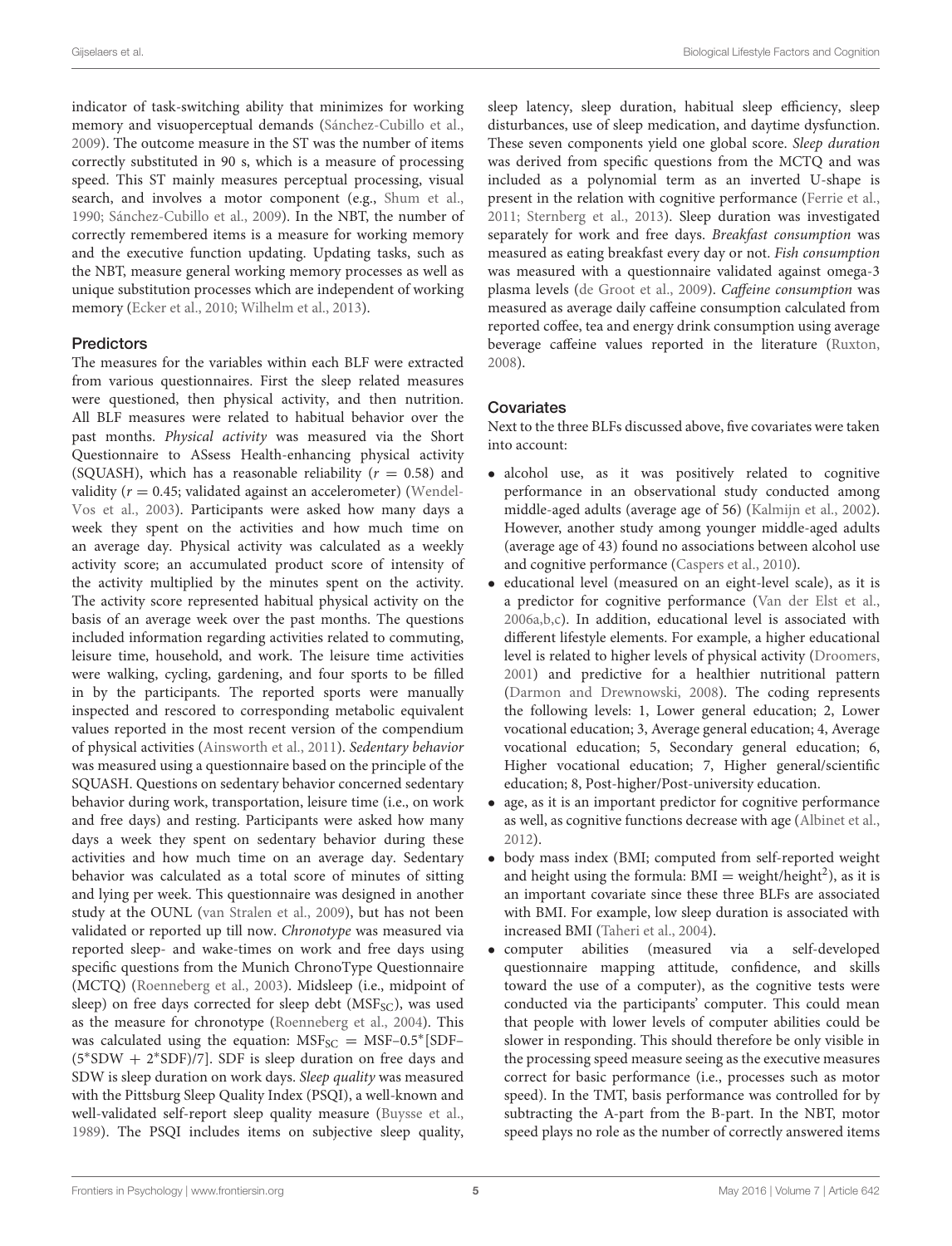is the outcome. In the ST no correction for basic performance is included.

# Analyses

Pre-processing and the analyses for descriptives were done in SPSS (version 20; SPSS Inc., Chicago, IL, USA). Path analysis was executed using structural equation modeling (i.e., with only manifest variables) performed in AMOS (version 22.0.0; [Arbuckle, 2012\)](#page-10-20). Cross-validation was conducted by randomly splitting the final sample into two subsamples, with an almost equal number of cases in each subsample. One subsample was used as a testing sample to develop a model based upon theory and using an exploratory mode. The second subsample was used as a validation sample to test the developed model in a confirmatory mode to check the validity of the developed model.

A covariate model was built, including all covariates mentioned with paths to the dependent measures. Based on the literature, paths from processing speed to both executive variables were drawn. Subsequently, the model fit was evaluated by investigating fit and modification indices using the testing subsample. Other relevant parameters were drawn, if necessary. When the fit indices demonstrated proper fit, the statistically non-significant parameters were trimmed (i.e., P-value higher than 0.05). The parameter with the highest P-value was excluded in a step-by-step mode, re-evaluating the model at each step. This yielded the covariate model. Next, a model was built for the BLFs including all measures mentioned with paths to the dependent measures. The same approach was used as in the development of the covariate model and insignificant parameters were trimmed step-by-step. The last step in the exploratory mode was to control for the relevant covariates. This was done by combining both models developed after which the insignificant parameters were trimmed. Finally, this model was tested using the validation dataset, in order to evaluate the validity of the final model.

The fit measures reported are the: Normed chi-square ( $\chi$  2/df) [\(Hair et al., 2014\)](#page-11-37), comparative fit index (CFI: [Bentler, 1990\)](#page-10-21), root mean square error of approximation (RMSEA: Browne and Cudeck, [1992\)](#page-10-22) and standardized root mean square residual (SRMR: [Byrne, 2010\)](#page-10-23). Proper fit is indicated when:  $\chi$  2/df is less than 3 [\(Hair et al., 2014\)](#page-11-37), CFI is higher or close to 0.95, RMSEA < 0.06 and SRMR < 0.08 [\(Hu and Bentler, 1999\)](#page-11-38). Univariate outliers on the three outcome measures were excluded before analyses (i.e., a standardized Z-value higher than the absolute value of 3.29 or via visual inspection) in case the distribution was normal.

# RESULTS

## Dataset Compilation

The original dataset contained 2842 cases. Participants were excluded if they: (1) did not complete the survey and the cognitive tests (1224 cases); (2) made a remark at the end of the survey that led to exclusion (85 cases); (3) had missing data (346 cases); (4) performed below chance level on the NBT (51 cases); and (5) outliers were excluded as mentioned in the Methods section (five cases). All exclusions mentioned led to the analyses reported below with 1131 people included. This file was then randomly split into a *testing* sample ( $N = 565$ ) and a *validation* sample ( $N =$ 566) for cross-validation.

To make sure that the exclusions led to a sample that was representative of the initial sample, comparisons were made regarding age, sex, and educational level. No differences were observed regarding age,  $t_{(1853)} = -0.31$ ,  $p = 0.757$ , as the age of the excluded group with 37.1 years old was almost equal to the included group with 37.3 years old. No differences were observed in terms of sex,  $\chi^2(1, N = 2043) > 0.01$ ,  $p = 0.96$ , as 38.3% was male in the excluded group, compared with 38.4% in the included group. The apparent sex bias might have influenced the results. Men might outperform women on visual-spatial tasks, which is relevant for the processing speed measurement in the current study. Nevertheless, there is a much greater overlap in the distribution of scores than a difference between them [\(Weiss et al., 2003\)](#page-12-22). Considering the large sample, this means that analyses can be carried out using the entire sample. In case significant results are found, the sample can be stratified to investigate possible sex differences. Educational level was also equal in both groups,  $t_{(2463)} = -1.69$ ,  $p = 0.091$ , with 5.82 for the excluded group compared to 5.92 for the included group.

There was no difference in cognitive performance between people who executed the task in one trial or those who interrupted the tasks. For the TMT, the difference between the "one-traillers" ( $M = 20.28$ ;  $SD = 13.03$ ) and the "interrupters"  $(M = 22.53; SD = 15.34)$  was not significant,  $t_{(1129)} = 1.03$ ,  $p =$ 0.306. For the ST, the difference between the "one-traillers" ( $M =$ 49.96;  $SD = 7.78$ ) and the "interrupters" ( $M = 54.00$ ;  $SD = 7.60$ ) was not significant,  $t_{(1129)} = 1.86$ ,  $p = 0.063$ . For the NBT, the difference between the "one-traillers" ( $M = 55.50$ ;  $SD = 5.57$ ) and the "interrupters" ( $M = 56.15$ ;  $SD = 4.96$ ) was not significant,  $t_{(1129)} = 0.79, p = 0.431.$ 

## **Descriptives**

Each model was tested using the method of asymptotically distribution free (ADF) estimation to correct for the nonnormality seen in the results since kurtosis values should be around 1 and multivariate kurtosis should not be higher than 5 [\(Byrne, 2010\)](#page-10-23). Furthermore, the distribution of the outcome measures updating and shifting were not normal. ADF was employed in the analysis because the sample size was more than 10 times the number of freely estimated parameters [\(Byrne,](#page-10-23) [2010\)](#page-10-23).

The descriptives are depicted in **[Table 1](#page-7-0)**. The assumption of no multicollinearity was met following inspection of the correlations (i.e., below 0.8, data not shown, according to [Field, 2009\)](#page-11-39). All variables were included in the evaluation of this assumption. **[Table A1](#page-13-0)** shows the zero-order correlations between all model variables. As can be seen in **[Table 1](#page-7-0)**, the standard deviation differs among the variables, imposing a threat to the reliability of the results as homoscedasticity is an important assumption in linear models. Large differences in variances can distort the estimation of the model fit and parameters. The variables were therefore transformed to align the variances prior to the analyses. All descriptives mentioned in **[Table 1](#page-7-0)** were reported over the entire dataset before random splitting.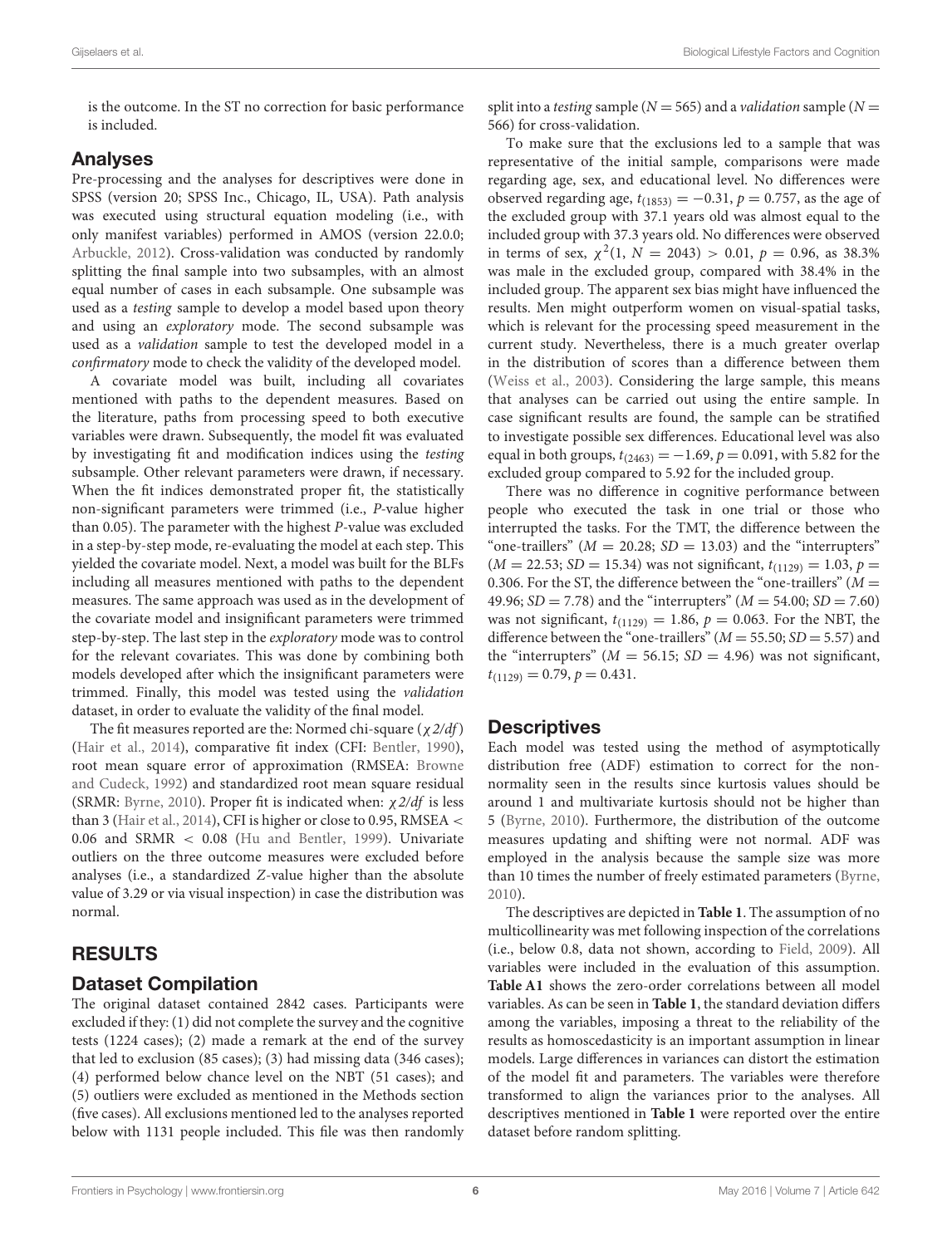#### <span id="page-7-0"></span>TABLE 1 | Descriptives of all included variables.

| Variable                                                            | Mean    | <b>SD</b> |
|---------------------------------------------------------------------|---------|-----------|
| Sex (percentage male)                                               | 38.4%   |           |
| Age (years)                                                         | 37.26   | 10.65     |
| Educational level (ordinal)                                         | 5.92    | 1.37      |
| Body mass index (kg/m <sup>2</sup> )                                | 24.33   | 4.01      |
| Computer abilities (scale score, higher is better ability)          | 43.19   | 5.74      |
| Total weekly alcohol consumption (standard glasses)                 | 3.31    | 5.31      |
| Physical activity per week (intensity score) <sup>a</sup>           | 7961.78 | 4122.48   |
| Physical activity per week (minutes) <sup>b</sup>                   | 2736.53 | 1160.15   |
| Sedentary behavior per week (minutes)                               | 3040.55 | 1255.31   |
| Sleep quality score (scale score, higher is lower quality)          | 6.05    | 1.85      |
| Sleep duration on work days (hours) <sup>c</sup>                    | 7.89    | 0.97      |
| Sleep duration on free days (hours) <sup>c</sup>                    | 8.38    | 1.19      |
| Chronotype (midsleep on free days, corrected for sleep<br>debt)     | 3.87    | 1.00      |
| Breakfast consumption (percentage that eats breakfast<br>every day) | 77.0%   |           |
| Caffeine consumption (mg/day)                                       | 211.38  | 121.63    |
| Fish consumption (scale score, higher is more<br>omega-3)           | 10.30   | 8.10      |
| Processing speed (test score)                                       | 50.01   | 7.78      |
| Shifting (test score)                                               | 20.36   | 13.11     |
| Updating (test score)                                               | 55.53   | 5.55      |

a Physical activity was calculated as a weekly activity score: an accumulated product score of intensity of the activity multiplied by the minutes spent on the activity;  $\overline{b}$  To aid interpretation and comparison with the sedentary behavior measure, minutes per week was added for physical activity; <sup>c</sup> Despite a polynomial term is used in the analysis for sleep duration, the original mean and SD are depicted for interpretation purposes.

# Path Analyses

The testing sample was used in the exploratory mode for model development. The covariate model which depicted proper fit between the model and the data was built,  $\chi^2/df = 0.79$ , CFI = 1.00, RMSEA < 0.001, SRMR = 0.018 (**[Figure 1](#page-7-1)**). Next, the model was built for the BLFs which showed satisfactory fit between the model and the data,  $\chi^2/df = 0.89$ , CFI = 1.00, RMSEA < 0.001, SRMR = 0.022 (**[Figure 2](#page-7-2)**). Clearly, four measures within the BLFs show significant relations with processing speed. There were no direct relations from any measure within the BLFs with one of the executive measures. Model 3, which corrected for the covariates, showed good fit between the model and the data,  $\chi^2/df = 0.85$ , CFI = 1.00, RMSEA < 0.001, SRMR = 0.016 (**[Figure 3](#page-7-3)**). Model 3 shows that, after controlling for the covariates, only sedentary behavior remains as a significant predictor of processing speed. The relation is positive, meaning that participants who were more sedentary performed better on the processing speed test.

The validation sample was used to test the developed model in the confirmatory mode and check the validity of the developed model (i.e., to perform the cross-validation). Validation of the developed model indicated the model was fitting the data properly,  $\chi^2/df = 2.75$ , CFI = 0.95, RMSEA < 0.056, SRMR = 0.035 (**[Figure 4](#page-8-0)**). All fit indices are within the limits of proper fit indication. The parameter estimates differ from the estimates in model 3, which used the testing sample, but they are comparable (**[Table 2](#page-8-1)**). In the validation step, exclusion of sedentary behavior



<span id="page-7-1"></span>FIGURE 1 | Model 1: Covariate model with only the relevant parameters.



<span id="page-7-2"></span>

<span id="page-7-3"></span>indicated that 0.8% of the variance in processing speed was explained by sedentary behavior. This confirmatory step in the cross-validation procedure means the model developed in the exploratory mode was correct.

# **DISCUSSION**

The goal of the present study was to examine whether subjectively measured general habitual behavior on the variables within the BLFs physical activity, sleep, and nutrition were predictive for cognitive performance in young and middle-aged adults. Although a large number of participants needed to be excluded in order to successfully carry out the structural equation modeling, statistical comparison of the included vs. the excluded cases shows no differences in terms of age, sex, and educational level. This means there is no selection bias resulting from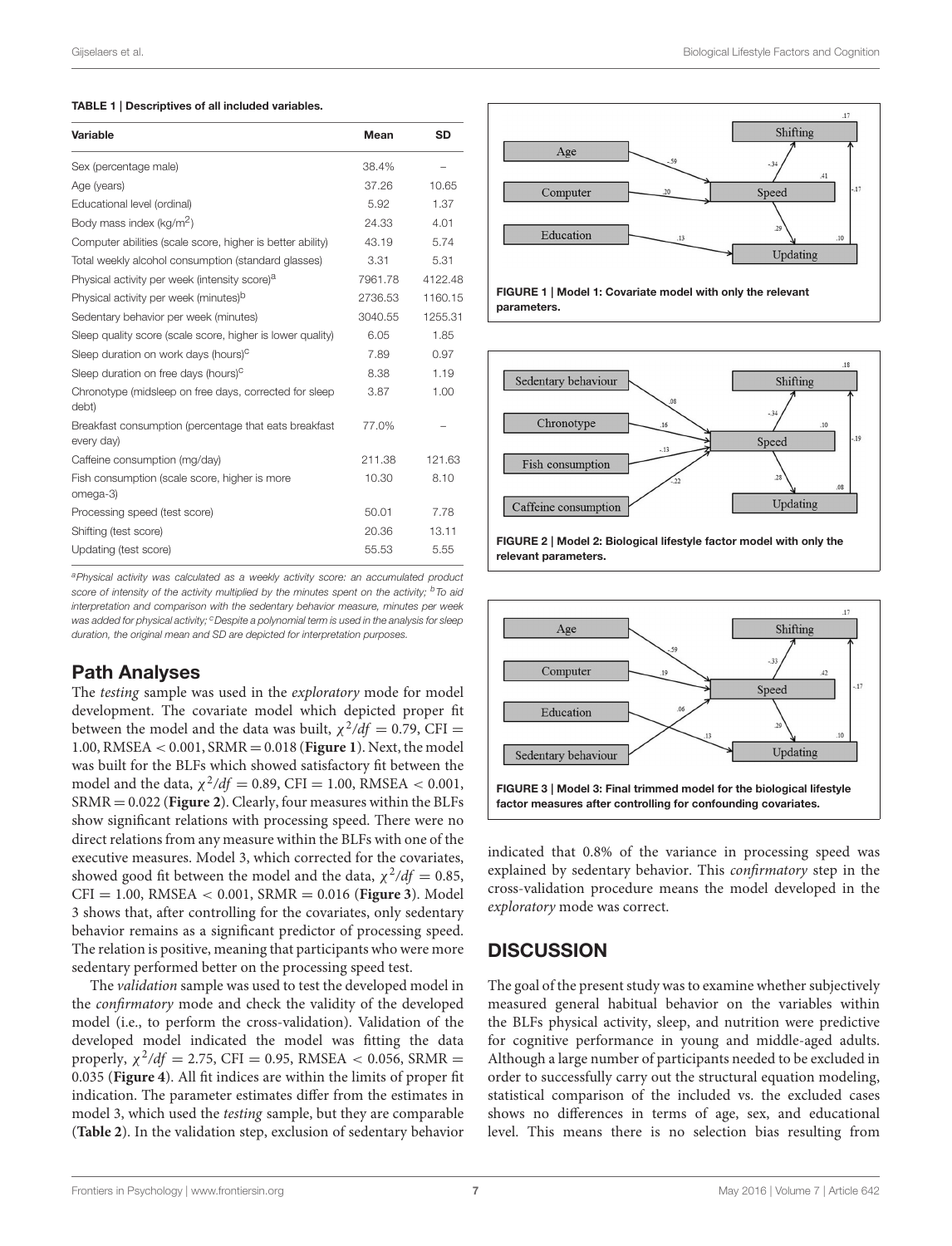

<span id="page-8-0"></span>these exclusions within the investigated population. In the exploratory mode a model was developed using the testing sample. This yielded a covariate model (**[Figure 1](#page-7-1)**), a BLF model (**[Figure 2](#page-7-2)**), and a final BLF model which was corrected for possible confounding by combining model 1 and model 2 (**[Figure 3](#page-7-3)**). After correcting for the covariates, sedentary behavior remained as a significant predictor of processing speed. The significant variables chronotype, fish consumption, and caffeine consumption in model 2 (**[Figure 2](#page-7-2)**) turned out to be insignificant after correcting for the covariates (**[Figure 3](#page-7-3)**). All other measurements within the BLFs were insignificant. This means that none of the variables measured within the BLFs were predictive for either executive functioning or processing speed, except for sedentary behavior. Sedentary behavior explained a very small proportion of the variance in processing speed. Validation of the developed model via the confirmatory step using the validation sample showed that the developed model was valid and that the estimates were comparable to the developed model in the exploratory mode. This indicated the developed model is generalizable to the population. We will discuss these results per BLF in the light of the literature, after the discussion of the study's limitations.

The current study had several important limitations that we would like to emphasize before discussing the results. First, the study is observational and does not allow for causal inferences although the hypotheses were theory-driven and path analysis assumes directional paths implying causation. Second, the cognitive tests were conducted at the participants' home following the survey which lasted around 45 min. Although participants were instructed to conduct the cognitive tests in a well-rested and active state and without possible distraction, and that they had the liberty to postpone the test and thus separate it from the survey, it could well be that participants did the tests directly after the survey when they were probably fatigued. Alternatively, they might have been distracted by their surroundings (e.g., a pet, child, or partner). Both of these points were tackled by the large data set, however, largely smoothing these possibly confounding factors. Third, survey based research is in many cases not the most reliable type of research because of social desirability, faulty reporting due to memory issues, or question interpretation. Fourth, the time of the day at which the cognitive tests took place was not recorded for the cognitive tests specifically. Despite the large <span id="page-8-1"></span>TABLE 2 | Estimates for model 3 and the validation model.

| <b>Estimated parameter</b>             | <b>Estimate</b> | P-value |
|----------------------------------------|-----------------|---------|
| <b>MODEL 3</b>                         |                 |         |
| Regression weight (standardized)       |                 |         |
| Sedentary behavior $\rightarrow$ Speed | 0.069           | 0.045   |
| Computer abilities $\rightarrow$ Speed | 0.194           | < 0.001 |
| $Age \rightarrow Speed$                | $-0.635$        | < 0.001 |
| Speed $\rightarrow$ Updating           | 0.284           | < 0.001 |
| Education $\rightarrow$ Updating       | 0.194           | 0.002   |
| Speed $\rightarrow$ Shifting           | $-0.273$        | < 0.001 |
| Updating $\rightarrow$ Shifting        | $-0.142$        | < 0.001 |
| Squared multiple correlation           |                 |         |
| Speed                                  | 0.416           |         |
| Updating                               | 0.097           |         |
| Shifting                               | 0.169           |         |
| <b>VALIDATION MODEL</b>                |                 |         |
| Regression weight (standardized)       |                 |         |
| Sedentary behavior $\rightarrow$ Speed | 0.129           | < 0.001 |
| Computer abilities $\rightarrow$ Speed | 0.160           | < 0.001 |
| $Age \rightarrow Speed$                | $-0.652$        | < 0.001 |
| Speed $\rightarrow$ Updating           | 0.242           | < 0.001 |
| Education $\rightarrow$ Updating       | 0.119           | 0.034   |
| Speed $\rightarrow$ Shifting           | $-0.219$        | < 0.001 |
| Updating $\rightarrow$ Shifting        | $-0.208$        | < 0.001 |
| Squared multiple correlation           |                 |         |
| Speed                                  | 0.404           |         |
| Updating                               | 0.081           |         |
| Shifting                               | 0.176           |         |

dataset, these limitations may have confounded the results and could impair the interpretation of the results. Fifth, the sensitivity of the cognitive tests might be questioned. The measurement for processing speed clearly shows a relation with a number of predictors and covariates, demonstrating its sensitivity. The executive functions measurements (i.e., updating and shifting) show consistent relations with processing speed, as expected. No relation with the predictors was shown, however, which questions the sensitivity of the measurements. For shifting, the measurement is normally distributed. It could, however, be possible that the sensitivity is too low to reveal relations with the predictors. For updating a ceiling effect is present. Some participants were able to answer all 60 items correct. This is an indication of a possible threat for the sensitivity. On the other hand, updating also shows a relation with education, suggesting the measurement is sensitive enough. Especially considering that education is a large-grained measurement (i.e., an eight-point scale). Last, the investigated sample is quite homogeneous in terms of educational level and all participants are studying for a higher degree. Still, the students investigated are diverse in educational background (i.e., disciplines) and age. Nevertheless, this specific subpopulation might be to homogeneous to reveal possible relations that could be present in the general population of young and middle-aged adults.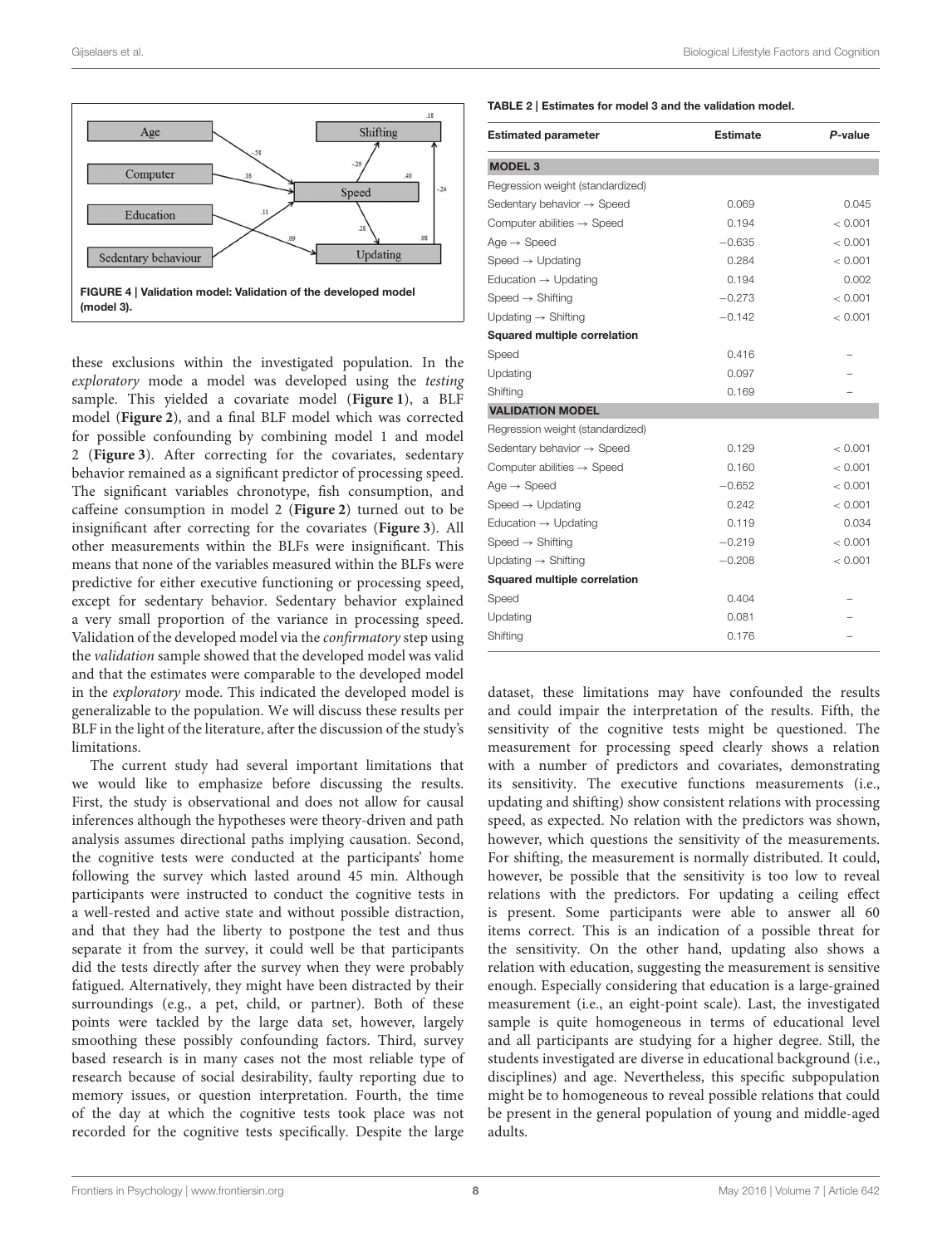Regarding physical activity, the findings were not expected as earlier research showed physical activity to be differentially related to specific cognitive functions [\(Colcombe and Kramer,](#page-10-9) [2003;](#page-10-9) [Hillman et al., 2008;](#page-11-7) [Barenberg et al., 2011\)](#page-10-3). However, [Barenberg et al. \(2011\)](#page-10-3) reported that the function updating was never investigated and that the results on the function shifting were mixed. Hence, these findings are interesting as this is probably the first study that investigated updating and its relation with physical activity. For shifting, the current study added to the body of knowledge. Physical activity shows different relationship with cognitive performance, dependent on the physical activity construct measured [\(Syväoja et al.,](#page-12-8) [2014\)](#page-12-8). It is therefore of importance to further investigate more specific and objective physical activity constructs. The finding that sedentary behavior was positively predictive for processing speed was also unexpected. This means that participants who were more sedentary performed better on the processing speed test. The measurement of specific types of sedentary behavior is recommended more and more often [\(Rhodes et al., 2012\)](#page-11-9), as research shows that different types of sedentary behavior (e.g., watching TV vs. working on the computer) are differentially associated with cognitive performance [\(Kesse-Guyot et al., 2012\)](#page-11-40). For example, [Kesse-Guyot et al. \(2012\)](#page-11-40) showed TV viewing to be negatively related to cognitive functioning, while computer use was positively related to cognitive functioning. The population investigated in the current study is characterized by fulltime working adult students, who often have very limited time to study due to work and social responsibilities (e.g., children and/or partner). It is therefore very likely that the sedentary time measured here reflects more the sedentary time caused by positive sedentary behaviors (e.g., studying) that stimulates the brain, than negative sedentary behaviors (e.g., TV viewing), since overall sedentary time was measured. We recommend future studies to focus on specific sedentary behaviors to evaluate whether these are differentially related to cognitive performance.

The sleep related measures showed no added value in the prediction of cognitive performance. Although [Preckel et al.](#page-11-13) [\(2011\)](#page-11-13) showed in their meta-analyses that chronotype was related to cognitive performance, this finding was concluded from research in adolescents/young adults (average age range = 15.19- 25.04). In addition, chronotype in this meta-analysis was defined as a two-dimensional construct and cognitive performance was measured using various different aggregated tests. In the current study, participants age range was different and chronotype was defined as a continuous variable (i.e., midsleep on free days corrected for sleep debt; [Roenneberg et al., 2004\)](#page-11-35). Cognitive performance was measured for three specific constructs and no overall scores were used. Taken together, these differences can explain the different findings. It could well be that at older ages chronotype is not that strongly related anymore to cognitive performance. In addition, our use of a continuous chronotype measure ensured better estimation of chronotype, so a possible relation with cognitive performance should have stood out if present. It could be that other cognitive functions besides processing speed and executive functioning are associated with chronotype. Second, sleep duration was also not predictive for cognitive performance. Sleep duration was included as a polynomial term (i.e., separate for sleep duration on work and free days) since research shows an inverted U-shaped relation with cognitive performance [\(Ferrie et al., 2011;](#page-11-14) [Sternberg et al.,](#page-12-11) [2013\)](#page-12-11). Sleep duration not being predictive was unexpected, considering these previous studies. However, the cognitive tests executed in the previous research mentioned included different tests measuring an aggregated set of cognitive functions (Ferrie et al., [2011;](#page-11-14) [Sternberg et al., 2013\)](#page-12-11). This could mean that sleep duration is not associated with processing speed or the executive functions updating and shifting, but that it is associated with combined or other cognitive processes. Third, sleep quality was not shown to be predictive for cognitive performance, partly opposed to the expectations from the literature. Sleep quality not being related to processing speed is in accordance with the literature [\(Nebes et al., 2009\)](#page-11-11). Sleep quality not being related to executive functioning was unexpected as research suggests a relation [\(Nebes et al., 2009;](#page-11-11) [Benitez and Gunstad, 2012\)](#page-10-11). However, sleep quality is barely investigated, especially in middleaged adults. It could be that no relation between sleep quality and executive functioning exists at this age. Considering the limitations of this study, this requires further investigation.

When it comes to nutrition, it was less surprising that breakfast, fish, and caffeine consumption were not predictive for cognitive performance, as these variables were measured on a level of habitual use. Breakfast consumption mostly provides direct effects on cognitive performance (i.e., in the morning, after consumption). Considering that most adults in the current study have full-time jobs and family responsibilities (i.e., children and a partner), they study in the evening hours and will most likely have taken the cognitive tests at night or in the weekend. It is therefore understandable that breakfast consumption did not predict cognitive performance. The relation between fish consumption and cognitive performance in adults is still under debate in the literature [\(Stonehouse, 2014\)](#page-12-13). From the findings of this study, we conclude that fish consumption does not predict cognitive performance in young and middle-aged adults. Habitual use of caffeine is not predictive for cognitive performance. These findings are in line with previously conducted research. As shown by [Killgore et al. \(2012\)](#page-11-41), executive functioning is not influenced by caffeine use. In addition, [Ruxton \(2008\)](#page-11-23) shows in an extensive review that caffeine is expected to have short-term effects on cognitive performance. Since timing of cognitive testing and specific consumption of caffeine use prior to timing was not investigated in the current study, this cannot be evaluated here. Lastly, tolerance effects of caffeine are subject to debate and no agreement is apparent on whether caffeine actually stimulates cognitive performance, or just restores it after tolerance effects appear [\(Ruxton, 2008\)](#page-11-23). Together, the findings discussed above lead us to conclude that habitual use on these nutrition variables is not predictive for cognitive performance.

The strengths of this study are multiple. The large data set provides a high power related to the findings and decreases the risk of contracting a type-1 error. On the other hand, explorative model development increases capitalization on chance. A crossvalidation approach was used to control for this. This approach allows us to safely conclude that the model was generalizable to the population. Another strength is that this adult population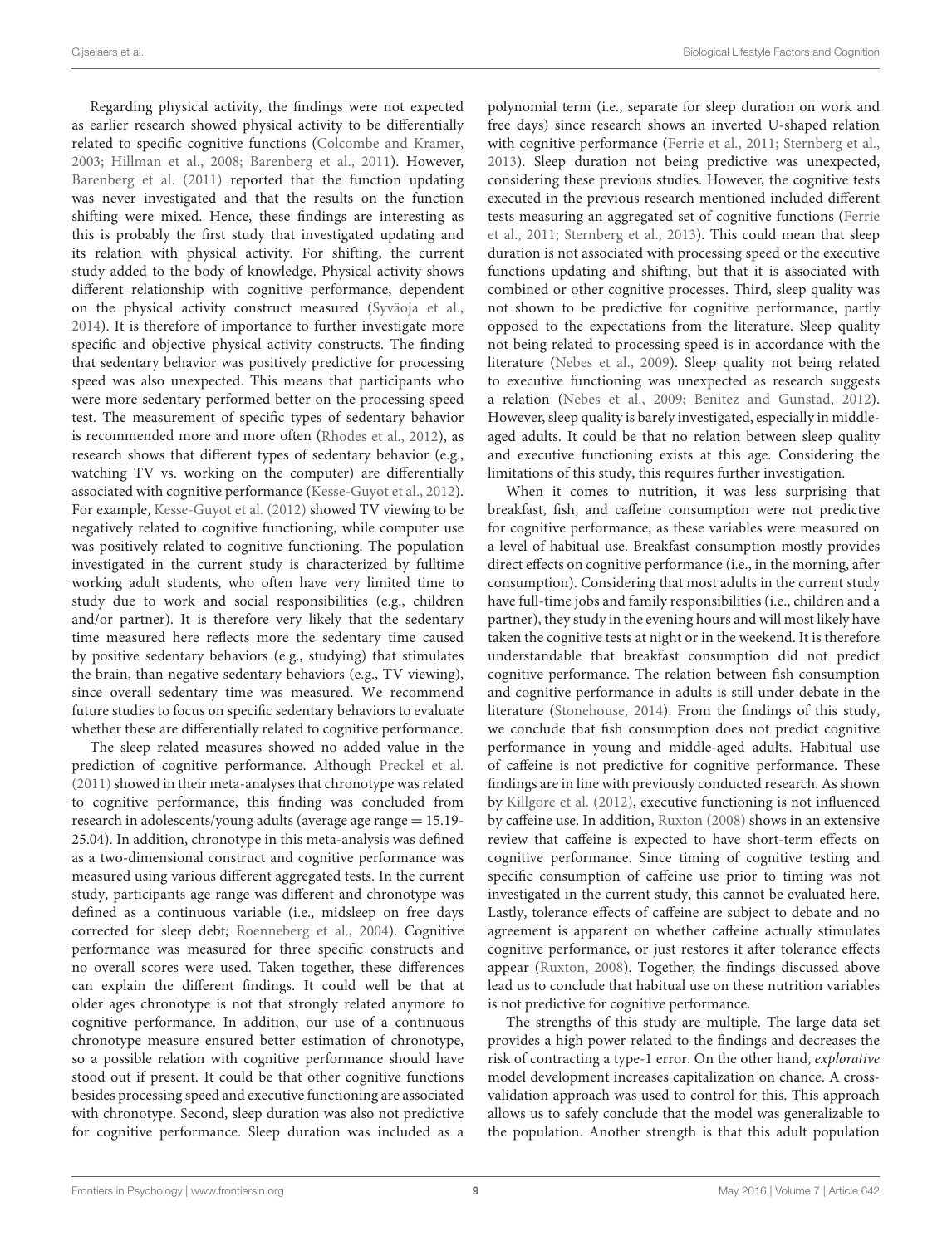has rarely been investigated, making these new findings an important starting point for the fields of cognition and individual differences in young and middle-aged adults. Investigating the combination of these three BLFs physical activity, sleep, and nutrition is a new and challenging approach, providing new insights. A major strength is that a number of possible confounders was controlled for, hereby eliminating possible spurious relationships, as shown in the differences between model 2 (**[Figure 2](#page-7-2)**) and model 3 (**[Figure 3](#page-7-3)**).

In conclusion, the results presented here indicate that the variables within the BLFs do not predict cognitive performance in young and middle-aged adults. The only exception is sedentary behavior which predicts processing speed, although it predicts only a small proportion of the data. Furthermore, it is unclear which specific sedentary behavior is responsible for this positive relation. Therefore, these results should not promote people to become more sedentary as it is not clear which exact sedentary behaviors are responsible for this effect and research shows sedentary behaviors to be differently associated with cognitive performance [\(Kesse-Guyot et al., 2012;](#page-11-40) [Rhodes et al., 2012\)](#page-11-9). These results should be interpreted with care and more research is needed to clarify this relation. We suggest future research to investigate the relations between BLFs and their respective relation with, or effect on, cognitive performance as this will

## **REFERENCES**

- <span id="page-10-14"></span>Ainsworth, B. E., Haskell, W. L., Herrmann, S. D., Meckes, N., Bassett, D. R. Jr., Tudor-Locke, C., et al. (2011). 2011 Compendium of Physical Activities: a second update of codes and MET values. Med. Sci. Sports Exerc. 43, 1575–1581. doi: 10.1249/MSS.0b013e31821ece12
- <span id="page-10-12"></span>Albinet, C. T., Boucard, G., Bouquet, C. A., and Audiffren, M. (2012). Processing speed and executive functions in cognitive aging: how to disentangle their mutual relationship? Brain Cogn. 79, 1–11. doi: 10.1016/j.bandc.2012.02.001
- <span id="page-10-20"></span>Arbuckle, J. L. (2012). Amos (Version 22.0.0) [Computer Program]. Chicago, IL: IBM SPSS.
- <span id="page-10-13"></span>Army Individual Test Battery. (1944). Manual of Directions and Scoring. Washington, DC: War Department, Adjutant General's Office.
- <span id="page-10-7"></span>Baddeley, A. (1983). Working memory. Philos. Trans. R. Soc. Lond. B Biol. Sci. 302, 311–324. doi: 10.1098/rstb.1983.0057
- <span id="page-10-8"></span>Baddeley, A. (1996). Exploring the central executive. Q. J. Exp. Psychol. Sec. A 49, 5–28. doi: 10.1080/713755608
- <span id="page-10-3"></span>Barenberg, J., Berse, T., and Dutke, S. (2011). Executive functions in learning processes: do they benefit from physical activity? Educ. Res. Rev. 6, 208–222. doi: 10.1016/j.edurev.2011.04.002
- <span id="page-10-11"></span>Benitez, A., and Gunstad, J. (2012). Poor sleep quality diminishes cognitive functioning independent of depression and anxiety in healthy young adults. Clin. Neuropsychol. 26, 214–223. doi: 10.1080/13854046.2012.658439
- <span id="page-10-21"></span>Bentler, P. M. (1990). Comparative fit indexes in structural models. Psychol. Bull. 107, 238–246. doi: 10.1037/0033-2909.107.2.238

<span id="page-10-22"></span>Browne, M. W., and Cudeck, R. (1992). Alternative ways of assessing model fit. Soc. Methods Res. 21, 230–258. doi: 10.1177/0049124192021002005

- <span id="page-10-0"></span>Burkhalter, T. M., and Hillman, C. H. (2011). A narrative review of physical activity, nutrition, and obesity to cognition and scholastic performance across the human lifespan. Adv. Nutr. 2, 201S–206S. doi: 10.3945/an.111. 000331
- <span id="page-10-2"></span>Busch, V., Van Stel, H. F., Schrijvers, A. J. P., and de Leeuw, J. R. J. (2013). Clustering of health-related behaviors, health outcomes and demographics in Dutch adolescents: a cross-sectional study. BMC Public Health 13:1118. doi: 10.1186/1471-2458-13-1118
- <span id="page-10-15"></span>Buysse, D. J., Reynolds, C. F. III, Monk, T. H., Berman, S. R., and Kupfer, D. J. (1989). The Pittsburgh sleep quality index: a new instrument for psychiatric

create a better understanding of the environmental influences on cognitive performance.

# AUTHOR CONTRIBUTIONS

This study was mainly executed and written by HG, the first author of this research paper. EB supervised HG during his 4-month internship at the Universitat Oberta de Catalunya in Barcelona in 2014. During this time the analyses and writing of the article was done. RD and PK were supervisors of HG during his PhD project and guided him through the process of executing this study and helped him writing the research paper. All coauthors substantially contributed to the work and the subsequent writing of the article.

# ACKNOWLEDGMENTS

We thank Dr. Carme Viladrich, from de Universitat Autònoma de Barcelona, for her voluntary, disinterested, and kind assistance. Carme offered her expertise upon request in a meeting and gave subsequent advice via email. This highly increased the quality and understanding of the use of structural equation modeling for executing path analysis. We are Carme very thankful for her efforts.

practice and research. Psychiatry Res. 28, 193–213. doi: 10.1016/0165- 1781(89)90047-4

- <span id="page-10-23"></span>Byrne, B. M. (2010). Structural Equation Modeling With AMOS: Basic Concepts, Applications, and Programming, 2nd Edn. London: Psychology Press.
- <span id="page-10-17"></span>Caspers, K., Arndt, S., Yucuis, R., McKirgan, L., and Spinks, R. (2010). Effects of alcohol- and cigarette-use disorders on global and specific measures of cognition in middle-age adults. J. Stud. Alcohol Drugs 71, 192–200. doi: 10.15288/jsad.2010.71.192
- <span id="page-10-9"></span>Colcombe, S., and Kramer, A. F. (2003). Fitness effects on the cognitive function of older adults: a meta-analytic study. Psychol. Sci. 14, 125–130. doi: 10.1111/1467- 9280.t01-1-01430
- <span id="page-10-19"></span>Darmon, N., and Drewnowski, A. (2008). Does social class predict diet quality? Am. J. Clin. Nutr. 87, 1107–1117.
- <span id="page-10-1"></span>Dean, B., Aguilar, D., Shapiro, C., Orr, W. C., Isserman, J. A., Calimlim, B., et al. (2010). Impaired health status, daily functioning, and work productivity in adults with excessive sleepiness. J. Occup. Environ. Med. 52, 144–149. doi: 10.1097/JOM.0b013e3181c99505
- <span id="page-10-6"></span>de Frias, C., Dixon, R. A., and Strauss, E. (2006). Structure of four executive functioning tests in healthy older adults. Neuropsychology 20, 206–214. doi: 10.1037/0894-4105.20.2.206
- <span id="page-10-16"></span>de Groot, R. H. M., van Boxtel, M. P. J., Schiepers, O. J. G., Hornstra, G., and Jolles, J. (2009). Age dependence of plasma phospholipid fatty acid levels: potential role of linoleic acid in the age-associated increase in docosahexaenoic acid and eicosapentaenoic acid concentrations. Br. J. Nutr. 102, 1058–1064. doi: 10.1017/S0007114509359103
- <span id="page-10-10"></span>Dewald, J. F., Meijer, A. M., Oort, F. J., Kerkhof, G. A., and Bögels, S. M. (2010). The influence of sleep quality, sleep duration and sleepiness on school performance in children and adolescents: a meta-analytic review. Sleep Med. Rev. 14, 179–189. doi: 10.1016/j.smrv.2009.10.004
- <span id="page-10-4"></span>Diamond, A. (2013). Executive functions. Annu. Rev. Psychol. 64, 135–168. doi: 10.1146/annurev-psych-113011-143750
- <span id="page-10-18"></span>Droomers, M. (2001). Educational level and decreases in leisure time physical activity: predictors from the longitudinal GLOBE study. J. Epidemiol. Commun. Health 55, 562–568. doi: 10.1136/jech.55.8.562
- <span id="page-10-5"></span>Duncan, J., Emslie, H., Williams, P., Johnson, R., and Freer, C. (1996). Intelligence and the frontal lobe: the organization of goal-directed behavior. Cogn. Psychol. 30, 257–303. doi: 10.1006/cogp.1996.0008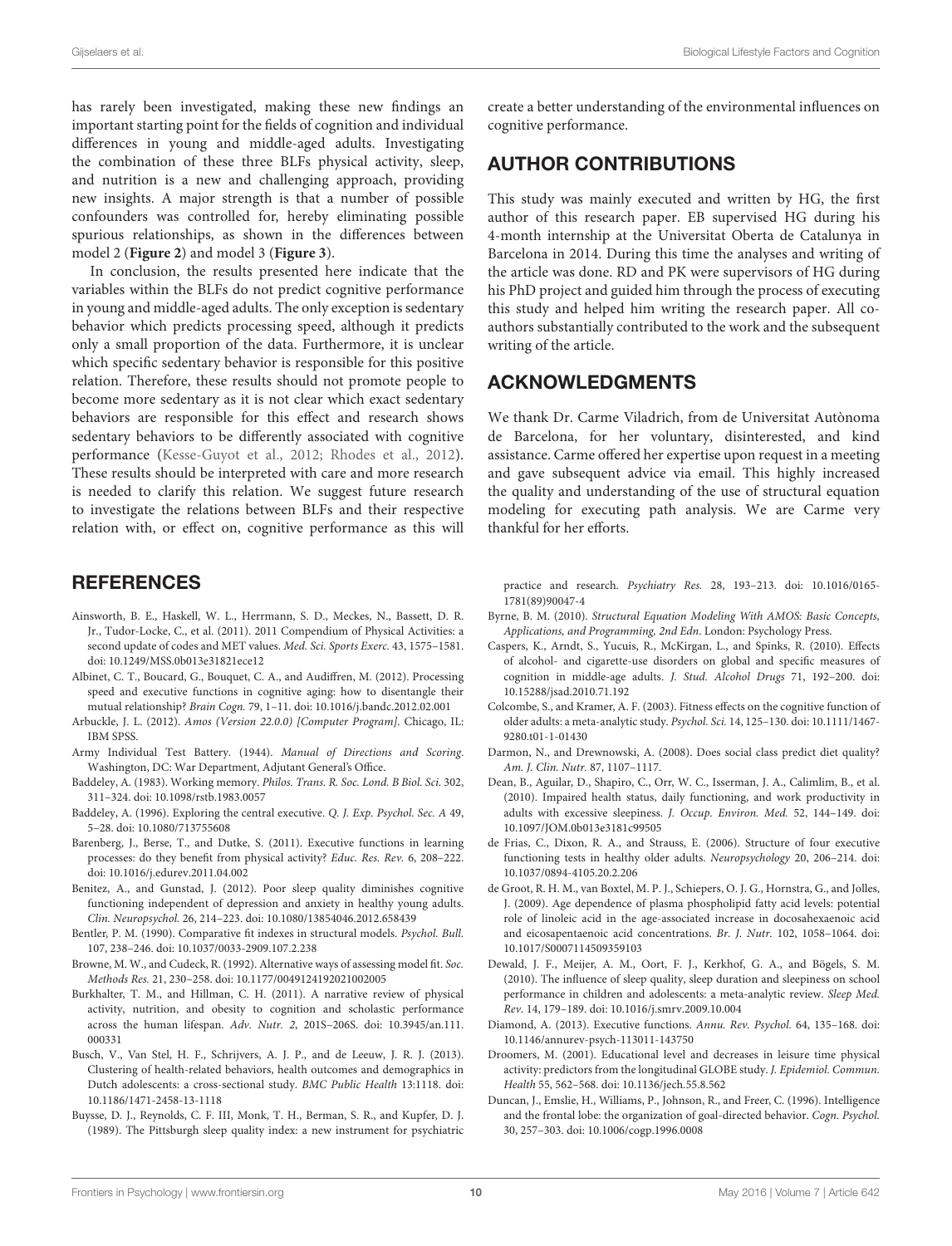- <span id="page-11-34"></span>Ecker, U. K. H., Lewandowsky, S., Oberauer, K., and Chee, A. E. H. (2010). The components of working memory updating: an experimental decomposition and individual differences. J. Exp. Psychol. Learn. Mem. Cogn. 36, 170–189. doi: 10.1037/a0017891
- <span id="page-11-14"></span>Ferrie, J. E., Shipley, M. J., Akbaraly, T. N., Marmot, M. G., Kivimäki, M., and Singh-Manoux, A. (2011). Change in sleep duration and cognitive function: findings from the Whitehall II Study. Sleep 34, 565–573.
- <span id="page-11-39"></span>Field, A. (2009). Discovering Statistics Using SPSS: And Sex and Drugs and Rock "n" Roll, 3rd Edn. London: Sage.
- <span id="page-11-6"></span>Fisk, J., and Sharp, C. (2004). Age-related impairment in executive functioning: updating, inhibition, shifting, and access. J. Clin. Exp. Neuropsychol. 26, 874–890. doi: 10.1080/13803390490510680
- <span id="page-11-19"></span>Frensham, L. J., Bryan, J., and Parletta, N. (2012). Influences of micronutrient and omega-3 fatty acid supplementation on cognition, learning, and behavior: methodological considerations and implications for children and adolescents in developed societies. Nutr. Rev. 70, 594–610. doi: 10.1111/j.1753- 4887.2012.00516.x
- <span id="page-11-28"></span>Gijselaers, H. J. M. (Open Universiteit (NL)) (2015). Adult Learning Open University Determinants (ALOUD) study (biological part). DANS. doi: 10.17026/dans-2zy-xqju
- <span id="page-11-1"></span>Gómez-Pinilla, F. (2008). Brain foods: the effects of nutrients on brain function. Nat. Rev. Neurosci. 9, 568–578. doi: 10.1038/nrn2421
- <span id="page-11-37"></span>Hair, J. F., Black, W. C., Babin, B. J., and Anderson, R. E. (2014). Multivariate Data Analysis, 7th Edn. Harlow: Pearson.
- <span id="page-11-8"></span>Hall, C. D., Smith, A. L., and Keele, S. W. (2001). The impact of aerobic activity on cognitive function in older adults: a new synthesis based on the concept of executive control. Eur. J. Cogn. Psychol. 13, 279–300. doi: 10.1080/09541440126012
- <span id="page-11-21"></span>Hameleers, P. A. H. M., Van Boxtel, M. P. J., Hogervorst, E., Riedel, W. J., Houx, P. J., Buntinx, F., et al. (2000). Habitual caffeine consumption and its relation to memory, attention, planning capacity and psychomotor performance across multiple age groups. Hum. Psychopharmacol. 15, 573–581. doi: 10.1002/hup.218
- <span id="page-11-7"></span>Hillman, C. H., Erickson, K. I., and Kramer, A. F. (2008). Be smart, exercise your heart: exercise effects on brain and cognition. Nat. Rev. Neurosci. 9, 58–65. doi: 10.1038/nrn2298
- <span id="page-11-38"></span>Hu, L., and Bentler, P. M. (1999). Cutoff criteria for fit indexes in covariance structure analysis: conventional criteria versus new alternatives. Struct. Equ. Model. 6, 1–55. doi: 10.1080/107055199095 40118
- <span id="page-11-26"></span>James, J. E., Kristjánsson, A. L., and Sigfúsdóttir, I. D. (2011). Adolescent substance use, sleep, and academic achievement: evidence of harm due to caffeine. J. Adolesc. 34, 665–673. doi: 10.1016/j.adolescence.2010.09.006
- <span id="page-11-3"></span>Jurado, M. B., and Rosselli, M. (2007). The elusive nature of executive functions: a review of our current understanding. Neuropsychol. Rev. 17, 213–233. doi: 10.1007/s11065-007-9040-z
- <span id="page-11-36"></span>Kalmijn, S., Boxtel, M. P. J., Verschuren, M. W. M., Jolles, J., and Launer, L. J. (2002). Cigarette smoking and alcohol consumption in relation to cognitive performance in middle age. Am. J. Epidemiol. 156, 936–944. doi: 10.1093/aje/kwf135
- <span id="page-11-40"></span>Kesse-Guyot, E., Charreire, H., Andreeva, V. A., Touvier, M., Hercberg, S., Galan, P., et al. (2012). Cross-sectional and longitudinal associations of different sedentary behaviors with cognitive performance in older adults. PLoS ONE 7:e47831. doi: 10.1371/journal.pone.0047831
- <span id="page-11-41"></span>Killgore, W. D. S., Grugle, N. L., and Balkin, T. J. (2012). Gambling when sleep deprived: don't bet on stimulants. Chronobiol. Int. 29, 43–54. doi: 10.3109/07420528.2011.635230
- <span id="page-11-31"></span>Lezak, M. D., Howieson, D. B., and Loring, D. W. (2004). Neuropsychological Assessment, 4th Edn. New York, NY: Oxford University Press Inc.
- <span id="page-11-30"></span>LimeSurvey Project Team/Carsten, Schmitz. (2012). LimeSurvey: An Open Source Survey Tool. Retrieved from:<http://www.limesurvey.org>
- <span id="page-11-17"></span>Luchtman, D. W., and Song, C. (2013). Cognitive enhancement by omega-3 fatty acids from child-hood to old age: findings from animal and clinical studies. Neuropharmacology 64, 550–565. doi: 10.1016/j.neuropharm.2012.07.019
- <span id="page-11-18"></span>McCann, J. C., and Ames, B. N. (2005). Is docosahexaenoic acid, an n-3 long-chain polyunsaturated fatty acid, required for development of normal brain function? An overview of evidence from cognitive and behavioral tests in humans and animals. Am. J. Clin. Nutr. 82, 281–295.
- <span id="page-11-4"></span>Miyake, A., Friedman, N. P., Emerson, M. J., Witzki, A. H., Howerter, A., and Wager, T. D. (2000). The unity and diversity of executive functions and their contributions to complex "Frontal Lobe" tasks: a latent variable analysis. Cogn. Psychol. 41, 49–100. doi: 10.1006/cogp.1999.0734
- <span id="page-11-29"></span>Moerkerke, G. (2014). Trends in student population and curriculum design for the Open University of the Netherlands. Int. J. Contin. Educ. Lifelong Learn. 7, 71–91.
- <span id="page-11-15"></span>Mullan, B. A., and Singh, M. (2010). A systematic review of the quality, content, and context of breakfast consumption. Nutr. Food Sci. 40, 81–114. doi: 10.1108/00346651011015953
- <span id="page-11-11"></span>Nebes, R. D., Buysse, D. J., Halligan, E. M., Houck, P. R., and Monk, T. H. (2009). Self-reported sleep quality predicts poor cognitive performance in healthy older adults. J. Gerontol. B Psychol. Sci. Soc. Sci. 64, 180–187. doi: 10.1093/geronb/gbn037
- <span id="page-11-27"></span>Neroni, J., Gijselaers, H. J. M., Kirschner, P. A., and de Groot, R. H. M. (2015). The Adult Learning Open University Determinants (ALOUD) study: biological and psychological factors associated with learning performance in adult distance education. Br. J. Educ. Technol. 46, 953–960. doi: 10.1111/bjet.12288
- <span id="page-11-22"></span>Owen, G. N., Parnell, H., De Bruin, E. A., and Rycroft, J. A. (2008). The combined effects of L-theanine and caffeine on cognitive performance and mood. Nutr. Neurosci. 11, 193–198. doi: 10.1179/147683008X301513
- <span id="page-11-20"></span>Pardo Lozano, R., Alvarez García, Y., Barral Tafalla, D., and Farré Albaladejo, M. (2007). Cafeína: un nutriente, un fármaco, o una droga de abuso [Caffeine: a nutrient, a drug or a drug of abuse]. Adicciones 19, 225-238. doi: 10.20882/adicciones.303
- <span id="page-11-0"></span>Philip, P., Sagaspe, P., Prague, M., Tassi, P., Capelli, A., Bioulac, B., et al. (2012). Acute versus chronic partial sleep deprivation in middle-aged people: differential effect on performance and sleepiness. Sleep 35, 997–1002. doi: 10.5665/sleep.1968
- <span id="page-11-16"></span>Pollitt, E., and Mathews, R. (1998). Breakfast and cognition: an integrative summary. Am. J. Clin. Nutr. 67, 804S–813S.
- <span id="page-11-13"></span>Preckel, F., Lipnevich, A. A., Schneider, S., and Roberts, R. D. (2011). Chronotype, cognitive abilities, and academic achievement: a meta-analytic investigation. Learn. Individ. Differ. 21, 483–492. doi: 10.1016/j.lindif.2011.07.003
- <span id="page-11-10"></span>Radek, K. S., and Kaprelian, J. (2013). Emerging adult sleep quality: health and academic performance factors of assessment. J. Sleep Disord. Ther. 2:112. doi: 10.4172/2167-0277.1000112
- <span id="page-11-9"></span>Rhodes, R. E., Mark, R. S., and Temmel, C. P. (2012). Adult sedentary behavior: a systematic review. Am. J. Prev. Med. 42, e3–e28. doi: 10.1016/j.amepre.2011.10.020
- <span id="page-11-35"></span>Roenneberg, T., Kuehnle, T., Pramstaller, P. P., Ricken, J., Havel, M., Guth, A., et al. (2004). A marker for the end of adolescence. Curr. Biol. 14, R1038–R1039. doi: 10.1016/j.cub.2004.11.039
- <span id="page-11-12"></span>Roenneberg, T., Wirz-Justice, A., and Merrow, M. (2003). Life between clocks: daily temporal patterns of human chronotypes. J. Biol. Rhythms 18, 80–90. doi: 10.1177/0748730402239679
- <span id="page-11-24"></span>Rogers, P. J. (2007). Caffeine, mood and mental performance in everyday life. Nutr. Bull. 32, 84–89. doi: 10.1111/j.1467-3010.2007.00607.x
- <span id="page-11-25"></span>Rogers, P. J. (2014). Caffeine and alertness: in defense of withdrawal reversal. J. Caffeine Res. 4, 3–8. doi: 10.1089/jcr.2014.0009
- <span id="page-11-23"></span>Ruxton, C. H. S. (2008). The impact of caffeine on mood, cognitive function, performance and hydration: a review of benefits and risks. Nutr. Bull. 33, 15–25. doi: 10.1111/j.1467-3010.2007.00665.x
- <span id="page-11-5"></span>Salthouse, T. A. (2005). Relations between cognitive abilities and measures of executive functioning. Neuropsychology 19, 532–545. doi: 10.1037/0894- 4105.19.4.532
- <span id="page-11-2"></span>Salthouse, T. A., Atkinson, T. M., and Berish, D. E. (2003). Executive functioning as a potential mediator of age-related cognitive decline in normal adults. J. Exp. Psychol. Gen. 132, 566–594. doi: 10.1037/0096-3445.132.4.566
- <span id="page-11-32"></span>Sánchez-Cubillo, I., Periáñez, J. A., Adrover-Roig, D., Rodríguez-Sánchez, J. M., Ríos-Lago, M., Tirapu, J., et al. (2009). Construct validity of the Trail Making Test: role of task-switching, working memory, inhibition/interference control, and visuomotor abilities. J. Int. Neuropsychol. Soc. 15, 438–450. doi: 10.1017/S1355617709090626
- <span id="page-11-33"></span>Shum, D. H. K., McFarland, K. A., and Bain, J. D. (1990). Construct validity of eight tests of attention: comparison of normal and closed head injured samples. Clin. Neuropsychol. 4, 151–162. doi: 10.1080/138540490084 01508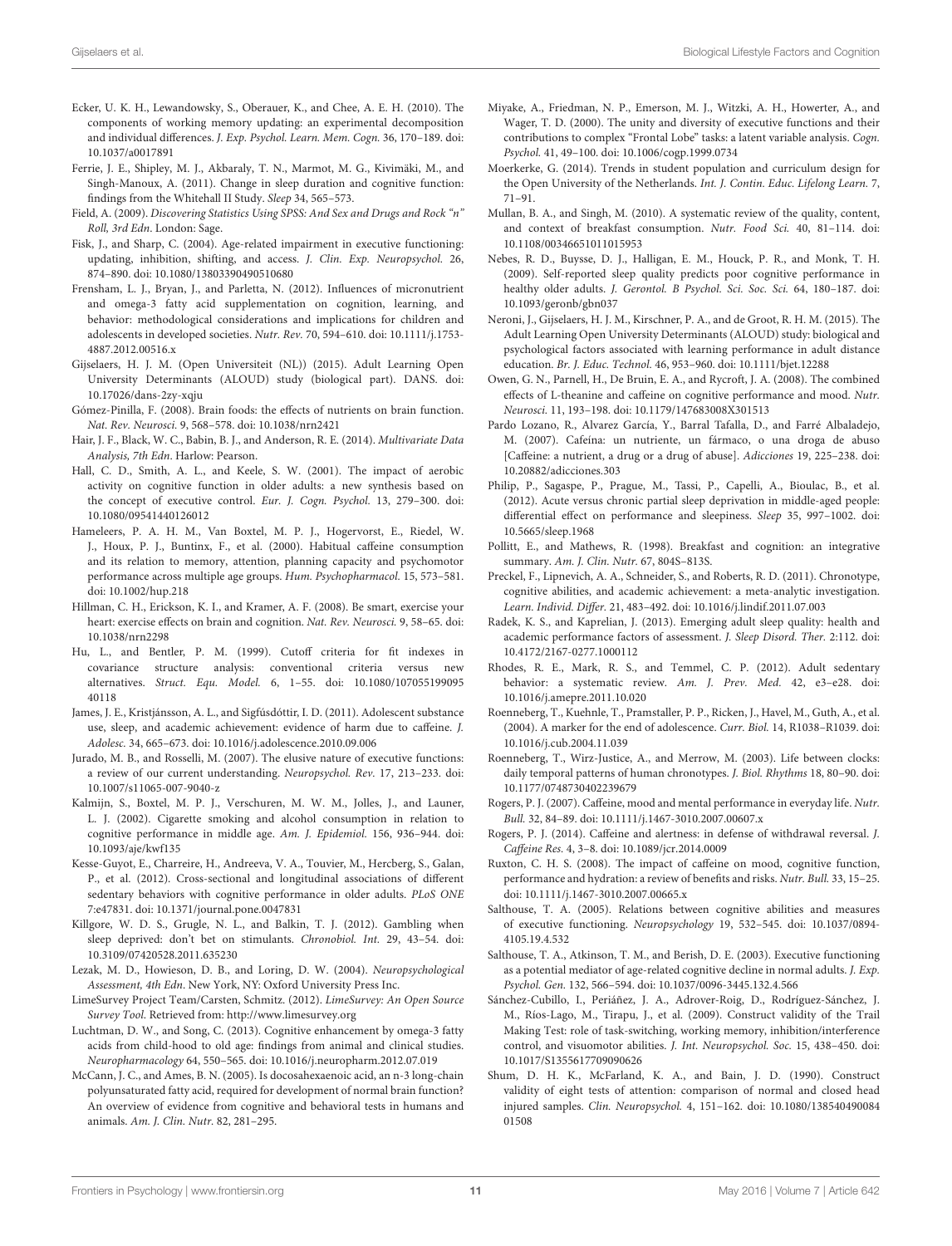- <span id="page-12-1"></span>Small, G. W., Silverman, D. H. S., Siddarth, P., Ercoli, L. M., Miller, K. J., Lavretsky, H., et al. (2006). Effects of a 14-day healthy longevity lifestyle program on cognition and brain function. Am. J. Geriatr. Psychiatry 14, 538–545. doi: 10.1097/01.JGP.0000219279.72210.ca
- <span id="page-12-14"></span>Smith, A. (1991). Symbol Digit Modalities Test. Los Angeles, CA: Western Psychological Services.
- <span id="page-12-10"></span>Smith, P. J. (2012). Physical activity, vascular health, and cognitive impairment. Arch. Intern. Med. 172, 83. doi: 10.1001/archinternmed.2011.615
- <span id="page-12-7"></span>Smith, E. E., and Jonides, J. (1999). Storage and executive processes in the frontal lobes. Science 283, 1657–1661. doi: 10.1126/science.283.5408.1657
- <span id="page-12-11"></span>Sternberg, D. A., Ballard, K., Hardy, J. L., Katz, B., Doraiswamy, P. M., and Scanlon, M. (2013). The largest human cognitive performance dataset reveals insights into the effects of lifestyle factors and aging. Front. Hum. Neurosci. 7:292. doi: 10.3389/fnhum.2013.00292
- <span id="page-12-13"></span>Stonehouse, W. (2014). Does consumption of LC omega-3 PUFA enhance cognitive performance in healthy school-aged children and throughout adulthood? Nutrients 6, 2730–2758. doi: 10.3390/nu6072730
- <span id="page-12-8"></span>Syväoja, H. J., Tammelin, T. H., Ahonen, T., Kankaanpää, A., and Kantomaa, M. T. (2014). The associations of objectively measured physical activity and sedentary time with cognitive functions in school-aged children. PLoS ONE 9:e103559. doi: 10.1371/journal.pone.0103559
- <span id="page-12-21"></span>Taheri, S., Lin, L., Austin, D., Young, T., and Mignot, E. (2004). Short sleep duration is associated with reduced leptin, elevated ghrelin, and increased body mass index. PLoS Med. 1:e62. doi: 10.1371/journal.pmed.0010062
- <span id="page-12-6"></span>Tononi, G., and Cirelli, C. (2014). Sleep and the price of plasticity: from synaptic and cellular homeostasis to memory consolidation and integration. Neuron 81, 12–34. doi: 10.1016/j.neuron.2013.12.025
- <span id="page-12-18"></span>Van der Elst, W., Van Boxtel, M. P. J., Van Breukelen, G. J. P., and Jolles, J. (2006a). The concept shifting test: adult normative data. Psychol. Assess. 18, 424–432. doi: 10.1037/1040-3590.18.4.424
- <span id="page-12-19"></span>Van der Elst, W., Van Boxtel, M. P. J., Van Breukelen, G. J. P., and Jolles, J. (2006b). The letter digit substitution test: normative data for 1,858 healthy participants aged 24-81 from the Maastricht aging study (MAAS): influence of age, education, and sex. J. Clin. Exp. Neuropsychol. 28, 998–1009. doi: 10.1080/13803390591004428
- <span id="page-12-20"></span>Van der Elst, W., Van Boxtel, M. P. J., Van Breukelen, G. J. P., and Jolles, J. (2006c). The Stroop color-word test: Influence of age, sex, and education; and normative data for a large sample across the adult age range. Assessment 13, 62–79. doi: 10.1177/1073191105283427
- <span id="page-12-4"></span>van Praag, H. (2009). Exercise and the brain: something to chew on. Trends Neurosci. 32, 283–290. doi: 10.1016/j.tins.2008.12.007
- <span id="page-12-17"></span>van Stralen, M. M., de Vries, H., Mudde, A. N., Bolman, C., and Lechner, L. (2009). The working mechanisms of an environmentally tailored physical activity

intervention for older adults: a randomized controlled trial. Int. J. Behav. Nutr. Phys. Act. 6:83. doi: 10.1186/1479-5868-6-83

- <span id="page-12-2"></span>Vollmer, C., Pötsch, F., and Randler, C. (2013). Morningness is associated with better gradings and higher attention in class. Learn. Individ. Differ. 27, 167–173. doi: 10.1016/j.lindif.2013.09.001
- <span id="page-12-9"></span>Voss, M. W., Carr, L. J., Clark, R., and Weng, T. (2014). Revenge of the "sit" II: does lifestyle impact neuronal and cognitive health through distinct mechanisms associated with sedentary behavior and physical activity? Ment. Health Phys. Act. 7, 9–24. doi: 10.1016/j.mhpa.2014.01.001
- <span id="page-12-0"></span>Voss, M. W., Nagamatsu, L. S., Liu-Ambrose, T., and Kramer, A. F. (2011). Exercise, brain, and cognition across the life span. J. Appl. Physiol. (1985) 111, 1505–1513. doi: 10.1152/japplphysiol.00210.2011
- <span id="page-12-22"></span>Weiss, E. M., Kemmler, G., Deisenhammer, E. A., Fleischhacker, W. W., and Delazer, M. (2003). Sex differences in cognitive functions. Pers. Individ. Dif. 35, 863. doi: 10.1016/S0191-8869(02)00288-X
- <span id="page-12-16"></span>Wendel-Vos, G. C., Schuit, A. J., Saris, W. H. M., and Kromhout, D. (2003). Reproducibility and relative validity of the short questionnaire to assess health-enhancing physical activity. J. Clin. Epidemiol. 56, 1163–1169. doi: 10.1016/S0895-4356(03)00220-8
- <span id="page-12-15"></span>Wilhelm, O., Hildebrandt, A., and Oberauer, K. (2013). What is working memory capacity, and how can we measure it? Front. Psychol. 4:433. doi: 10.3389/fpsyg.2013.00433
- <span id="page-12-3"></span>Winter, B., Breitenstein, C., Mooren, F. C., Voelker, K., Fobker, M., Lechtermann, A., et al. (2007). High impact running improves learning. Neurobiol. Learn. Mem. 87, 597–609. doi: 10.1016/j.nlm.2006.11.003
- <span id="page-12-5"></span>Wright, K. P. Jr., McHill, A. W., Birks, B. R., Griffin, B. R., Rusterholz, T., and Chinoy, E. D. (2013). Entrainment of the human circadian clock to the natural light-dark cycle. Curr. Biol. 23, 1554–1558. doi: 10.1016/j.cub.2013. 06.039
- <span id="page-12-12"></span>Zilberter, T., and Zilberter, E. Y. (2013). Breakfast and cognition: sixteen effects in nine populations, no single recipe. Front. Hum. Neurosci. 7:631. doi: 10.3389/fnhum.2013.00631

**Conflict of Interest Statement:** The authors declare that the research was conducted in the absence of any commercial or financial relationships that could be construed as a potential conflict of interest.

Copyright © 2016 Gijselaers, Barberà, Kirschner and de Groot. This is an open-access article distributed under the terms of the [Creative Commons](http://creativecommons.org/licenses/by/4.0/) [Attribution License](http://creativecommons.org/licenses/by/4.0/) (CC [BY\). The use, distribution or reproduction in other forums is](http://creativecommons.org/licenses/by/4.0/) permitted, provided the original author(s) or licensor are credited and that the original publication in this journal is cited, in accordance with accepted academic practice. No use, distribution or reproduction is permitted which does not comply with these terms.